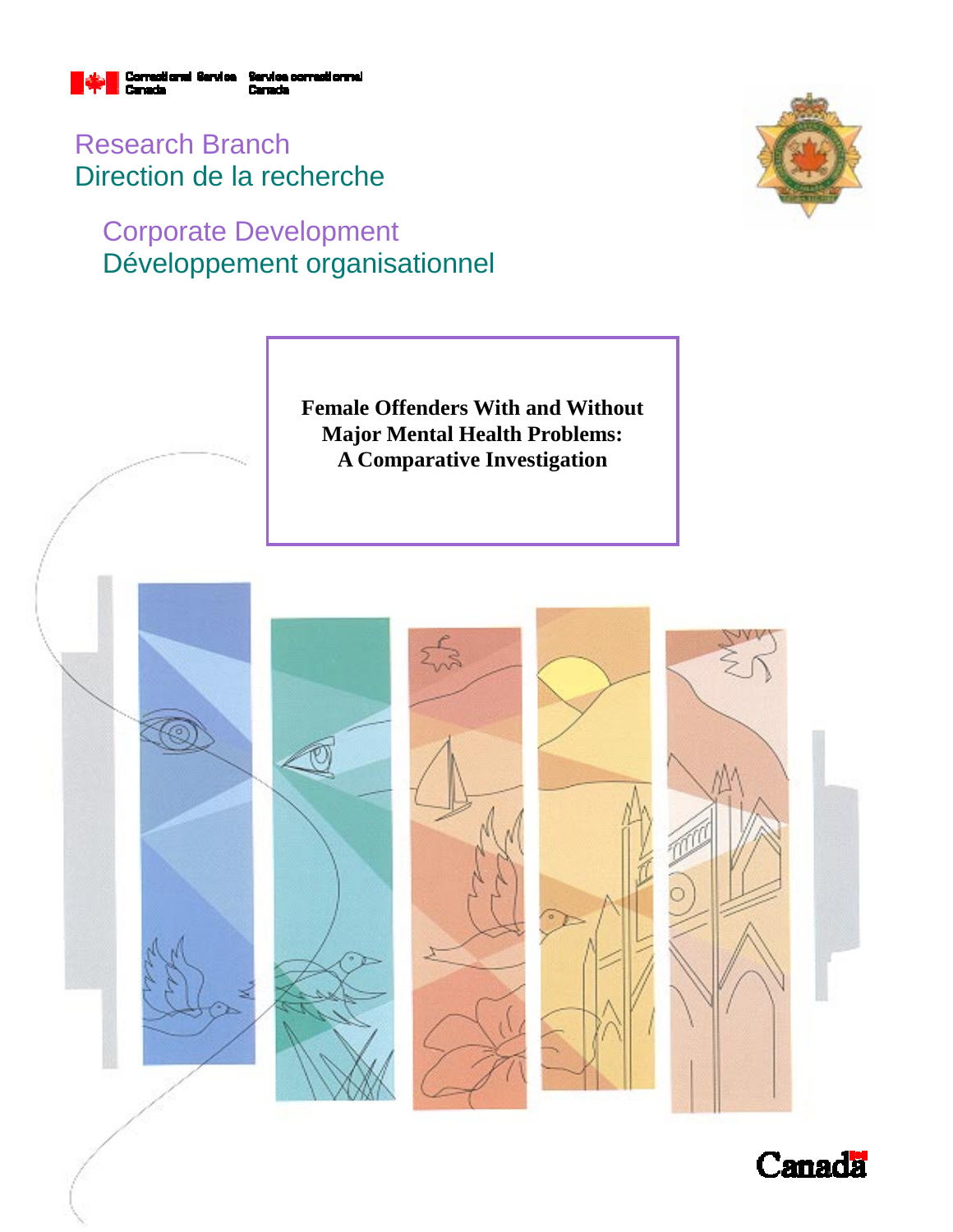# **Female Offenders With And Without Major Mental Health Problems: A Comparative Investigation**

by

Kelley Blanchette Laurence L. Motiuk

Research Division Correctional Service Canada

This report is also available in French. Ce rapport est également disponible en français. Veuillez vous adresser au Secteur de recherche et développement, Service Correctionnel du Canada, 340 avenue Laurier ouest, Ottawa (Ontario), K1A 0P9. Should additional copies be required they can be obtained from Correctional Research and Development, Correctional Service of Canada, 340 Laurier Ave., West, Ottawa, Ontario, K1A 0P9.

May, 1996 **R-N°46**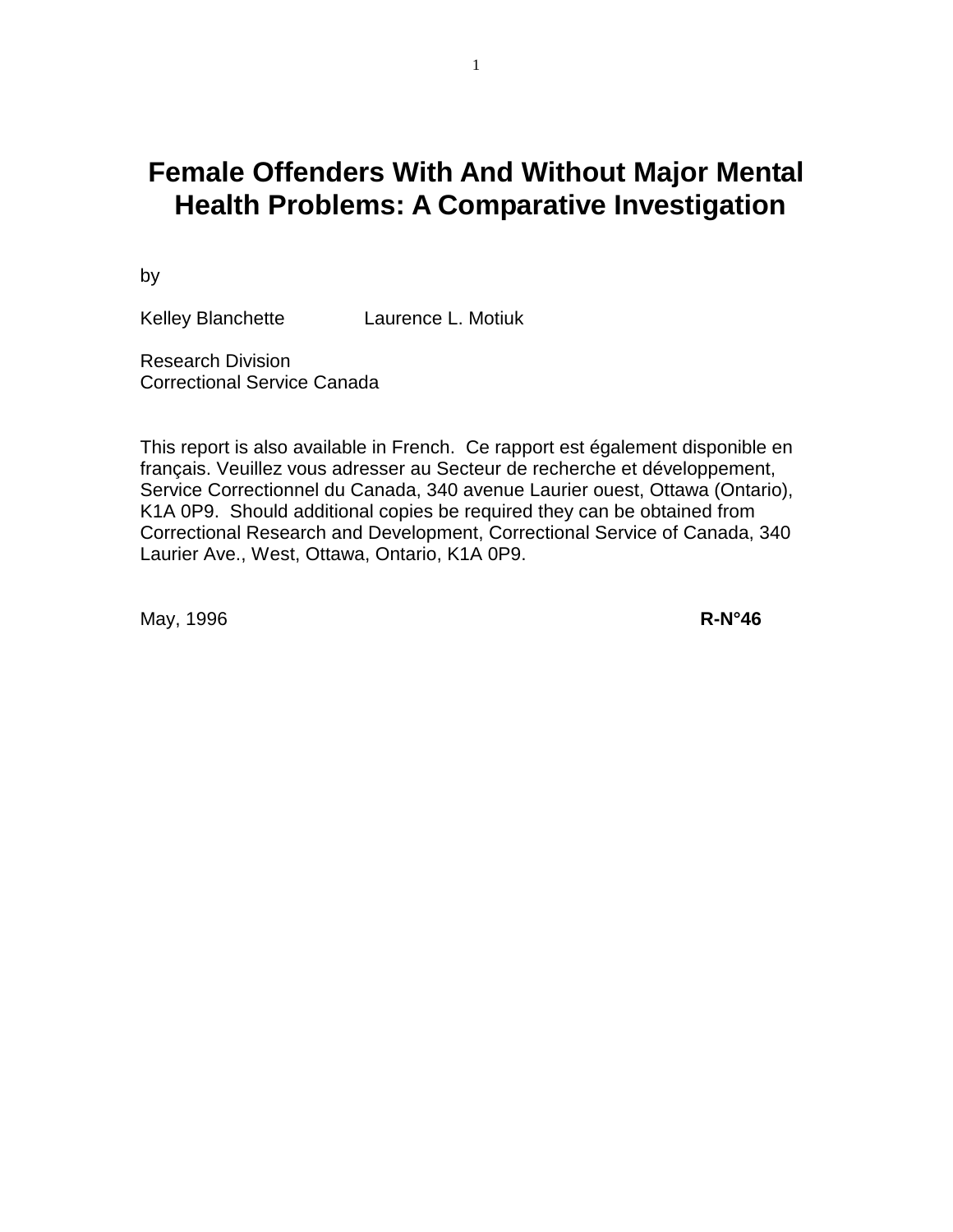# **Acknowledgements**

We would like to extend our sincere thanks to Patricia Sadoway who had assisted us in gathering information at the Prison for Women for this investigation. Ray Belcourt of the Research Division also deserves credit for the valuable information he provided. In addition, we wish to express our appreciation to the Federally Sentenced Women who participated in this project. Without the aforementioned assistance and co-operation, this research could never have been completed.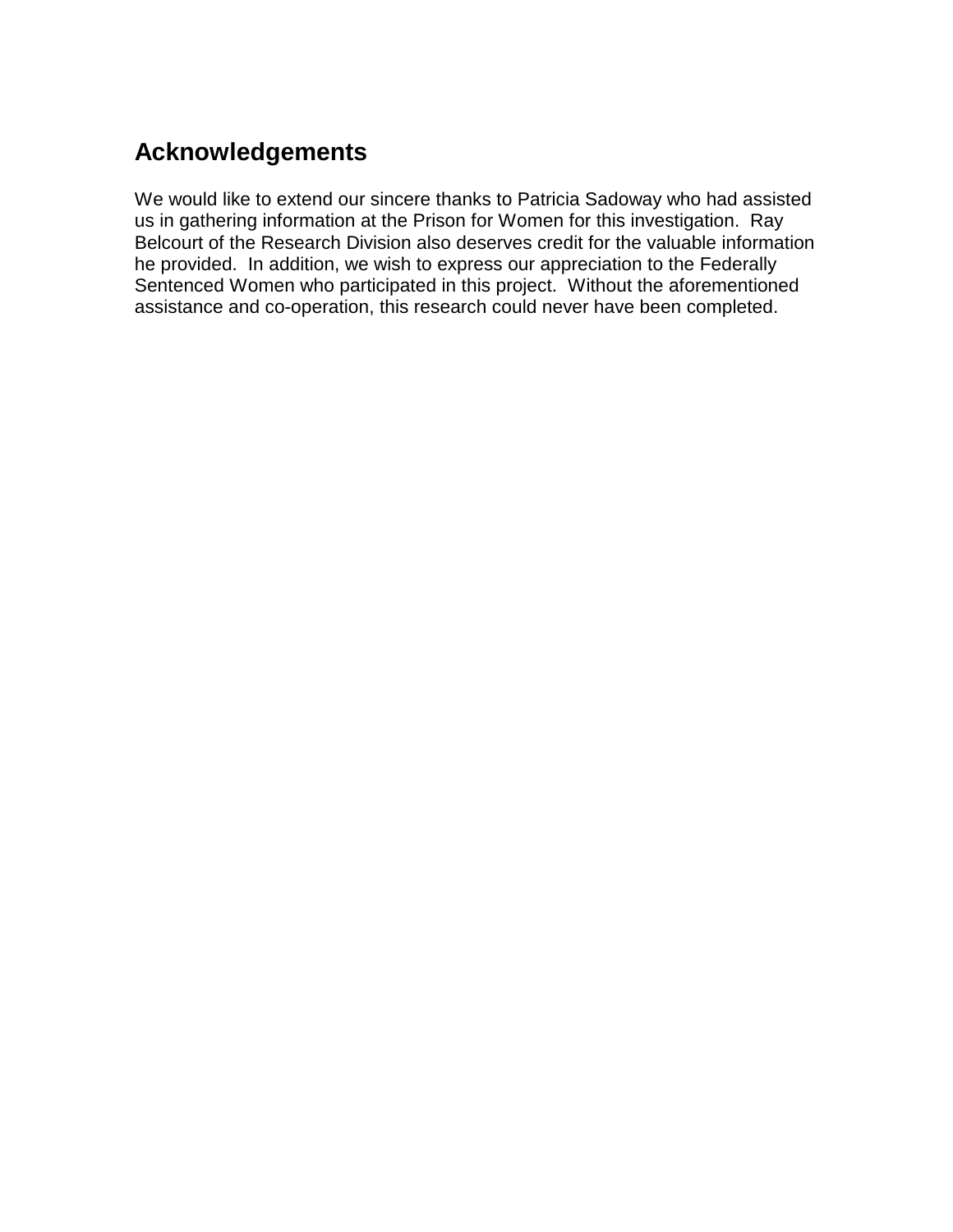# **Table of contents**

| FEMALE OFFENDERS WITH AND WITHOUT MAJOR MENTAL  HEALTH<br><b>PROBLEMS: A COMPARATIVE INVESTIGATION</b>                                                                                                                                        | 1                                                  |
|-----------------------------------------------------------------------------------------------------------------------------------------------------------------------------------------------------------------------------------------------|----------------------------------------------------|
| <b>Acknowledgements</b>                                                                                                                                                                                                                       | 1                                                  |
| <b>List of tables</b>                                                                                                                                                                                                                         | 3                                                  |
| <b>Introduction</b>                                                                                                                                                                                                                           | $\overline{\mathbf{4}}$                            |
| <b>Method</b><br>Participants<br>Instrumentation<br>Procedure                                                                                                                                                                                 | 8<br>8<br>$\overline{9}$<br>10                     |
| <b>Results</b><br><b>Mental Health</b><br><b>Case Characteristics</b><br><b>Criminal Background</b><br>Prison Incident(s)<br>Temporary Absence(s)<br>Prison Release(s)<br>Post-release Outcome(s)<br><b>Other Correlates and Re-admission</b> | 11<br>11<br>11<br>13<br>14<br>15<br>16<br>17<br>18 |
| <b>Discussion</b>                                                                                                                                                                                                                             | 20                                                 |
| <b>References</b>                                                                                                                                                                                                                             | 22                                                 |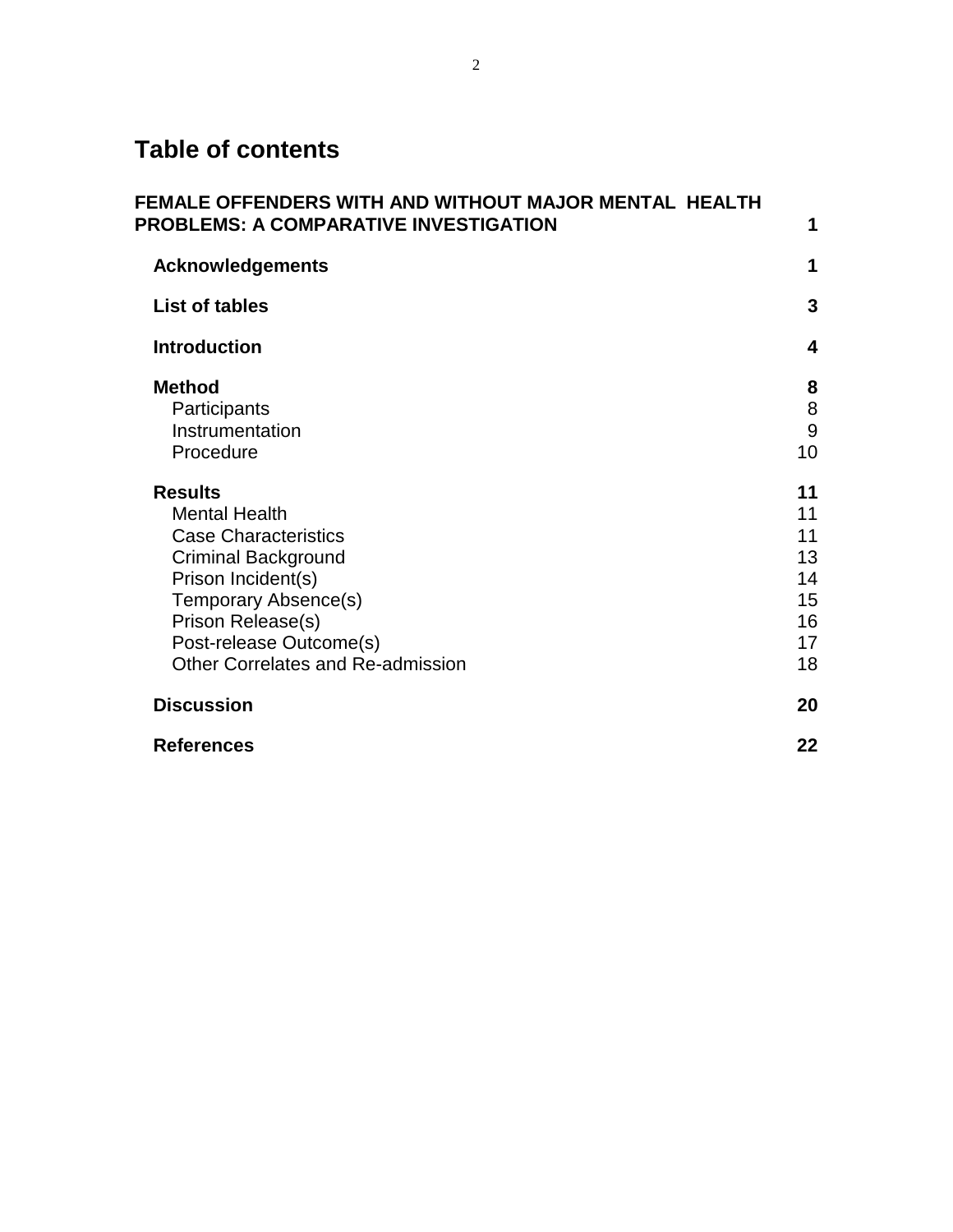# **List of tables**

|  | Table 1: Case Characteristics of Study Participants and Population |  |
|--|--------------------------------------------------------------------|--|
|  | Table 2: Distribution of DIS-DSM Disorders Using Stringent         |  |
|  | Table 3: Case Characteristics: Without and With Major Mental       |  |
|  | <b>Table 4: Conviction History: Without and With Major Mental</b>  |  |
|  | Table 5: Court Dispositions: Without and With Major Mental         |  |
|  | Table 6: Prison Incidents: Without and With Major Mental           |  |
|  | Table 7: Temporary Absence(s): Without and With Major Mental       |  |
|  | Table 8: Prison Release(s): Without and With Major Mental          |  |
|  | Table 9: Post-release Outcome: Without and With Major Mental       |  |
|  | Table 10: Other Correlates of Re-admission: Without and With       |  |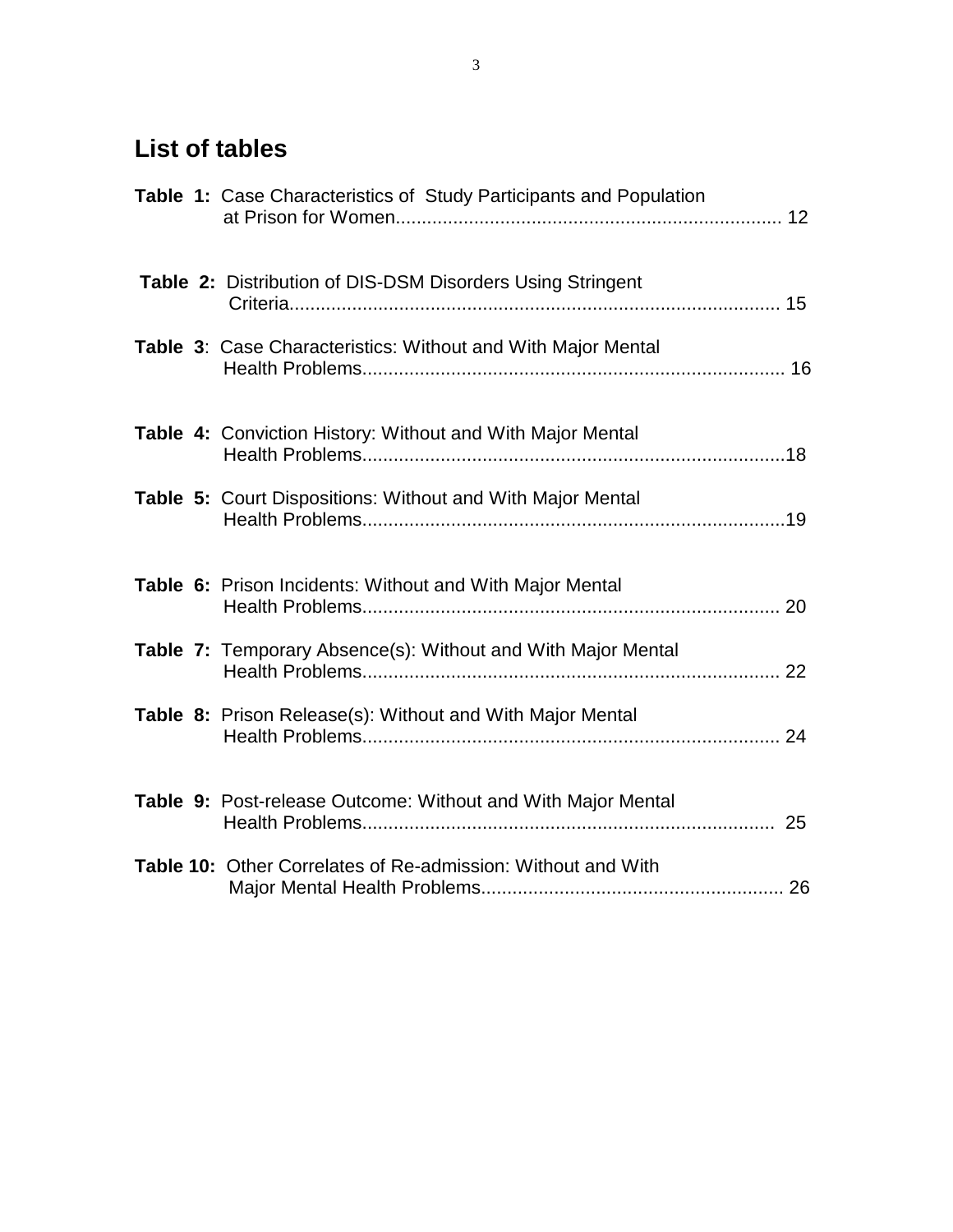## **Introduction**

There is currently little research on female offender assessment with virtually none focused on the issues of criminal history, mental health and recidivism. However, the number of North American women charged criminally is increasing (Boe, 1992), illustrating the importance of obtaining more information about the criminal behaviour patterns of this group.

Unfortunately, most research attempting to isolate factors associated with criminality have used male samples, and results tend to be generalized to the female offender population. This occurs despite evidence that there are gender differences in the predictors of criminal recidivism.

For example, female offenders are much less likely than male offenders to have a previous criminal history (although they are more likely than male offenders to have a partner with a criminal history). Female offenders are also more likely to have been physically or sexually abused, are more likely to offend against someone they know, and tend to commit less violent crimes than men (Bureau of Justice Statistics, March 1994). Finally, although little is known about female recidivism, there is evidence that instruments that reliably predict recidivism in male offender samples are not as successful with female offenders (Bonta, Pang, & Wallace-Capretta, 1995; Hann & Harman, 1989).

A partial explanation for these differences is that for every six Canadian men suspected of and prosecuted for a criminal offence only one woman is subject to the same. This ratio increases to 9:1 for those incarcerated for their offence(s) (United Nations Survey of Crime Trends, 1994). Women also tend to receive shorter sentences than men. The great majority of women sentenced to provincial terms of incarceration serve six months or less, and almost 40% of these women serve 14 days or less (Shaw, 1994).

There are two plausible explanations for these findings. The first is that women are committing relatively fewer serious offences, and are therefore less likely to be sentenced to incarceration. Alternatively, women may be filtered out of the criminal justice system at all stages of the process. A statistical review of Canadian female offenders (Hatch & Faith, 1989) indicates that women probably commit about 10% of all serious (violent) crime in Canada. Therefore, despite the fact that women commit fewer violent crimes, there is still a discernible underrepresentation of female offenders in custody.

In contrast, two-thirds of those who seek psychiatric help are women (Michell, 1988). This over-representation cannot be attributed solely to the notion that women are more likely to seek help because results from several household surveys have shown that women are, in fact, more likely to be diagnosed with a psychiatric disorder (D'Arcy, 1982; Eaton et al., 1989; Leaf, Weissman, Myers,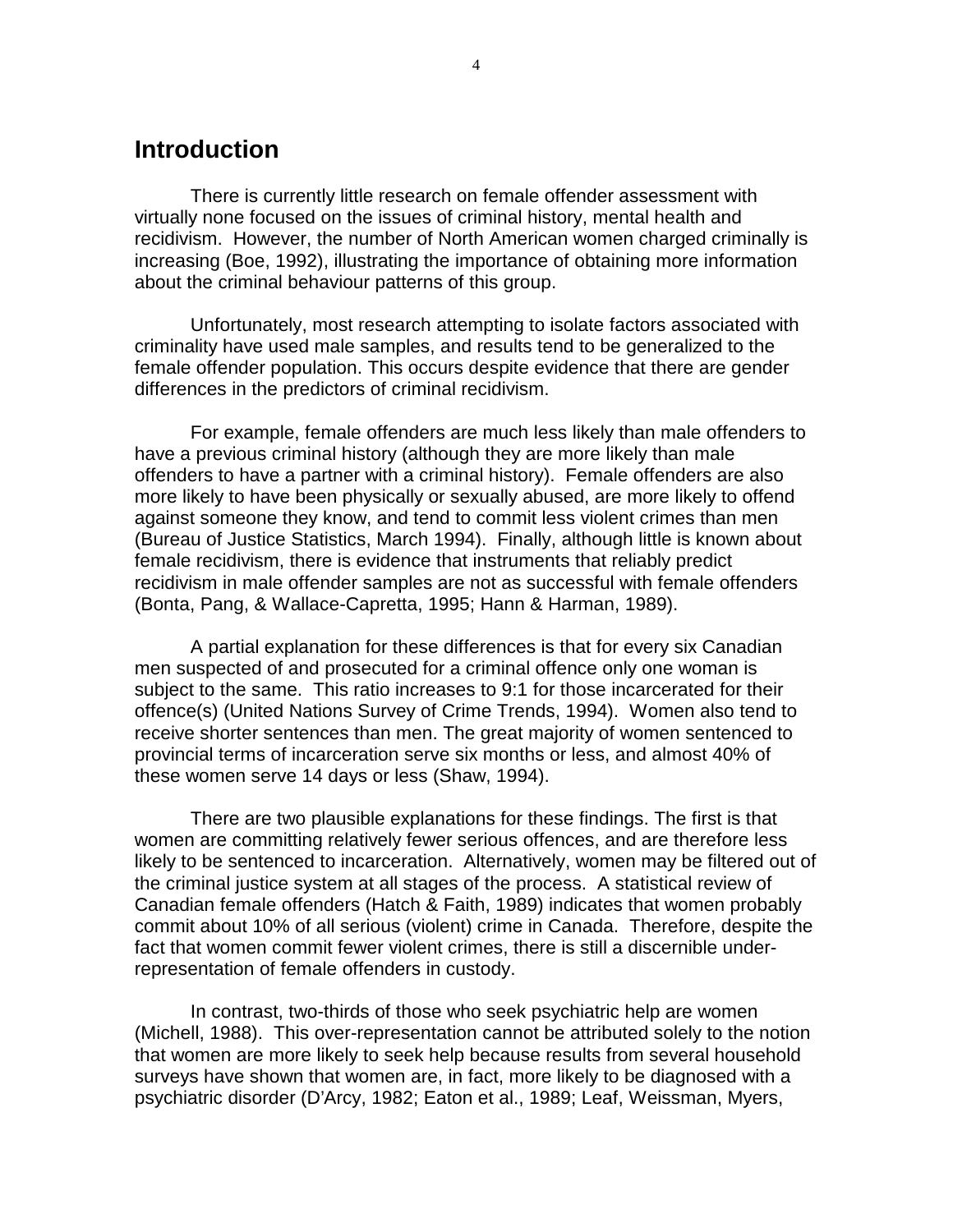Tischler, & Holzer, 1984). Accordingly, Statistics Canada (1988 cited in Burstow, 1992) reported that about two-thirds of Canadian women have mental health problems compared with just one-third of men.

Further, Rogers and Bagby (1992) have determined that four times as many women were involuntarily hospitalized for mental disorders as men (38% versus 10%). The authors suggest that the propensity to involuntarily hospitalize women is based on paternalistic goals of "protect" and / or forcing them to receive treatment (p. 414).

It is arguable that behaviour defined as "criminal" or as "mentally disordered" are manifestations of the same phenomenon: the practice of labeling and attempting to fix behaviour that is socially undesirable. For example, a common social definition of criminal behaviour refers to actions that violate customary and traditional norms (Andrews & Bonta, 1994, p. 23). Others have argued that this same terminology can be used to define mentally disordered behaviour as it serves to preserve the status quo and to impose patriarchy (Burstow, 1992; Caplan, 1992; Larkin & Caplan, 1992). Whether an act is labeled as "criminal" or "mentally disordered," it is a part of a broader category of behaviour that society sees as deviant. As such, the mental health and criminal justice systems are deeply intertwined.

It is well-documented that those with mental disorders are over-represented in prison populations (Abram, 1990; Hodgins & Côté, 1993a; Neighbors et al., 1987). It has also been demonstrated that, within the penal system, the prevalence of mental disorder varies with institutional security level. Offenders in treatment centres have more mental health problems than offenders in security units (Motiuk & Porporino, 1991), while inmates in maximum-security facilities tend to have higher disorder rates than inmates in medium-security facilities who tend to have higher disorder rates than inmates in minimum-security facilities (Neighbors et al., 1987). Although the over-representation of those with mental disorders in the penal system has been clearly established, the reasons for this are ambiguous. Evidence does suggest that offenders with manifest psychiatric symptoms are more vulnerable to arrest (Teplin, 1984) and spend disproportionately more time on remand and awaiting sentencing (Gignell, 1990; cited in Porporino & Motiuk, 1995). Further, offenders with mental disorders are perceived more negatively by correctional officers (Kropp, Cox, Roesch, & Eaves, 1989), are sentenced to longer periods of incarceration (and serve longer proportions of their sentences), and are held in higher security institutions (Porporino & Motiuk, 1995). Finally, offenders with major mental (psychotic) disorders are less likely to be granted temporary absences and discretionary release, and are more likely to have their conditional release revoked for minor technical violations and are less likely than those without major disorders to commit new offences (Porporino & Motiuk, 1995).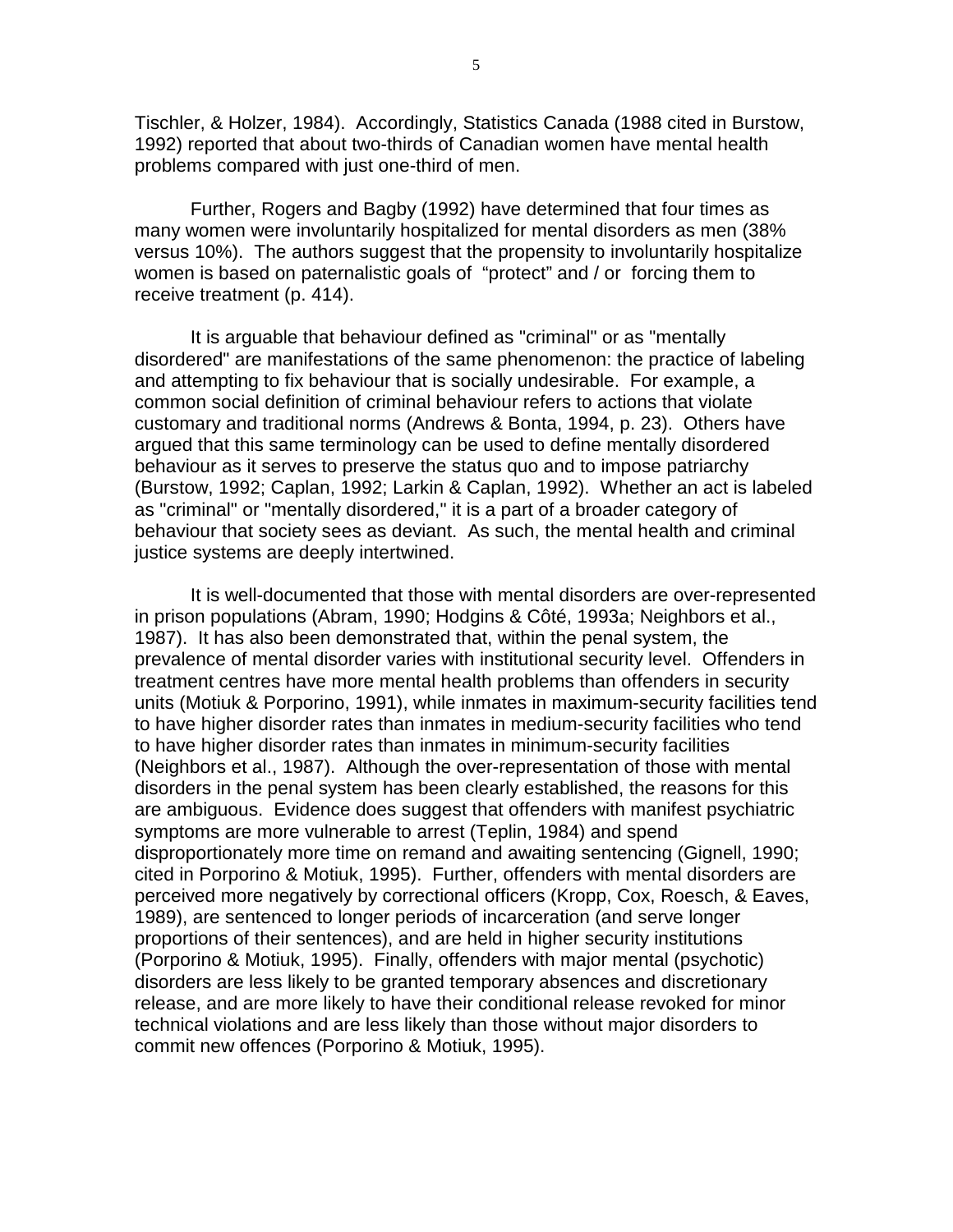It is important to note this was the case despite evidence that the types of offences committed and institutional behaviour did not differ significantly between offenders with and without psychiatric problems. This supports the suggestion that people with mental disorders are criminalized (Teplin, 1984; 1985). As a result, many individuals with mental health problems are trapped in the criminal justice system, serving intermittent terms of probation and imprisonment for petty crimes.

Research comparing the institutional behaviour of offenders with mental health problems to those without such problems has yielded inconsistent results. Some studies have documented higher rates of rule infractions and disruptive episodes among offenders with mental health problems (Toch & Adams, 1989; Hodgins & Côté, 1991), while others have postulated that there are no differences in institutional adjustment and those without disorders are actually more likely to re-offend (Porporino & Motiuk, 1995).

One reason for this disparity comes from the various ways in which investigators classify disordered offender groups. Typically, the presence of mental disorder is defined by contact with mental health services prior to or during the individual's term of imprisonment. But, this definition might inflate this group's rate of misbehaviour as individuals who have been referred for psychiatric intervention represent a subgroup of offenders with disorders who might be particularly prone to disruptive behaviour (Porporino & Motiuk, 1995). Further, a mental disorder diagnosis might influence correctional staff to be particularly vigilant for inappropriate behaviour.

A less biased comparison would involve the application of an objective diagnostic tool to a large group of offenders to classify them into disordered and non-disordered groups. A between-groups comparison could then determine whether or not offenders with mental disorder respond differently to incarceration. This would allow for an unbiased estimate of whether or not the correctional system responds in a biased manner to offenders with mental disorders.

The granting of temporary absences and / or discretionary release (such as parole) represents the correctional system's response to perceived risk. More specifically, federal offenders considered to be low-risk are more likely to be granted temporary absences and are more likely to be released on parole than statutory release. Full parole is generally granted after having served one-third of a sentence, while statutory release only occurs after having served two-thirds of the sentence.

There is some indication that offenders with major mental disorders are less likely to be granted temporary absences or discretionary release. Yet, it has not been conclusively determined that such offenders are at higher risk of institutional infractions or of re-offending post-release. While diagnosis of a major mental disorder is a questionable risk predictor, other factors such as criminal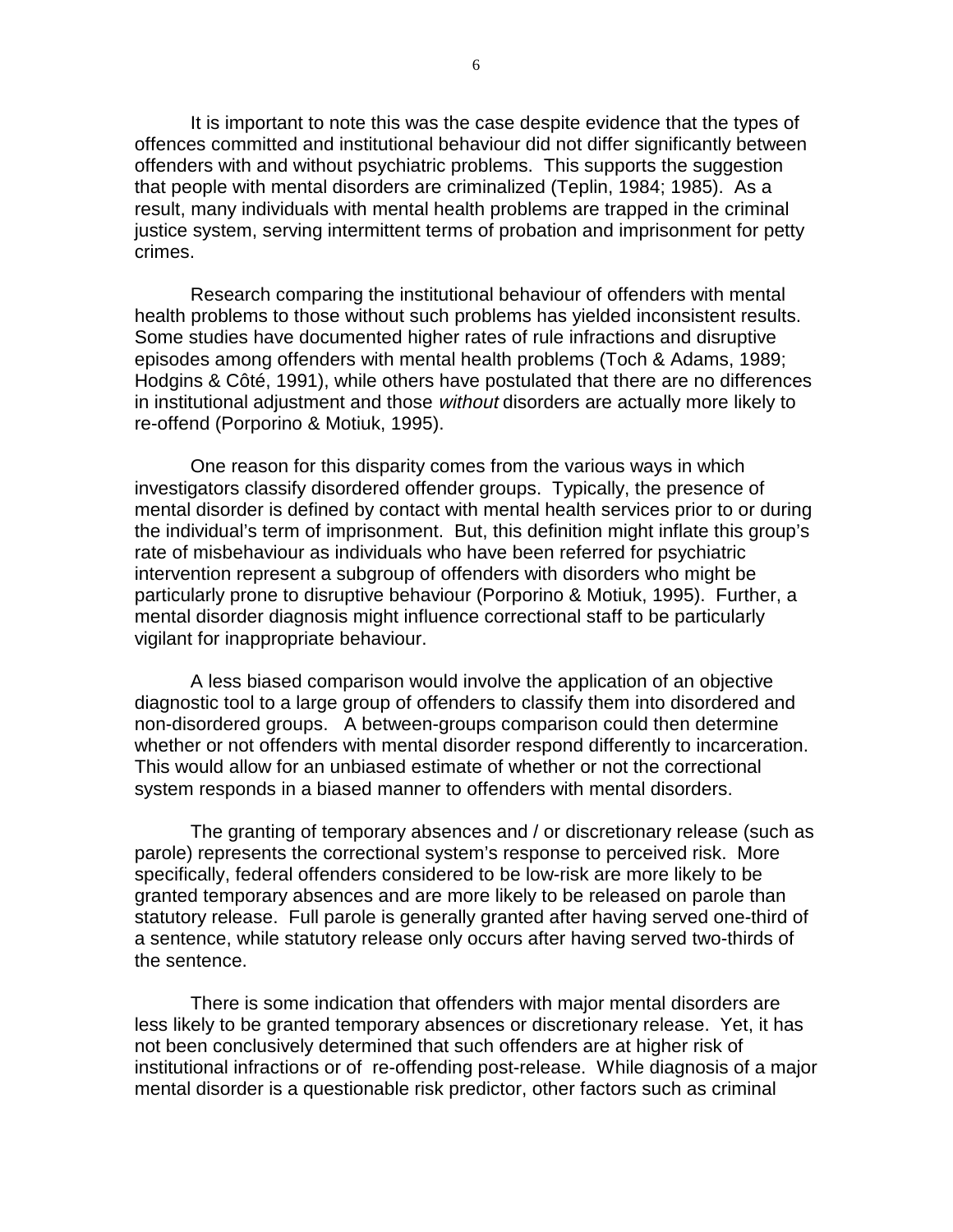history and antisocial personality have demonstrated consistent and robust predictive accuracy (Gendreau, Little, & Goggin, 1995). It has been suggested that these same factors are predictive of risk for offenders with mental disorders (Hodgins & Côté, 1993b).

This present study followed a sample of federally incarcerated female offenders who were incarcerated at Prison for Women in 1989. At that time, Prison for Women was the only federal institution in Canada for female inmates. In Canada, offenders are sentenced to two years or longer fall under federal jurisdiction. This means that all offenders who participated in the study were serving fairly lengthy prison terms.

An objective diagnostic instrument was used to determine the prevalence of a variety of psychiatric diagnoses. Offenders with major mental health problems were then compared to their non-disordered counterparts as to case history, criminal history, institutional adjustment and post-release outcome.

A review of the published research has indicated that the results of postrelease outcome studies of offenders with mental disorders depend, in part, on how the researchers define disorder, and recidivism. While the present research was concerned primarily with whether or not a diagnosis of a major mental disorder could aid in the prediction of post-release outcome, it was expected that manipulation of the operational definitions of mental disorder and recidivism would produce different post-release outcome results.

In light of the fact that so many offenders with mental health problems are currently being held in penal institutions, it is important to understand how criminal offence patterns might be influenced by the presence or absence of particular disorders. It is also important to ensure that the correctional system is responding to these offenders in a manner appropriate with level of risk. This information will aid in the management and rehabilitation of female offenders which, in the long term, helps to protect society through a greater ability to predict risk.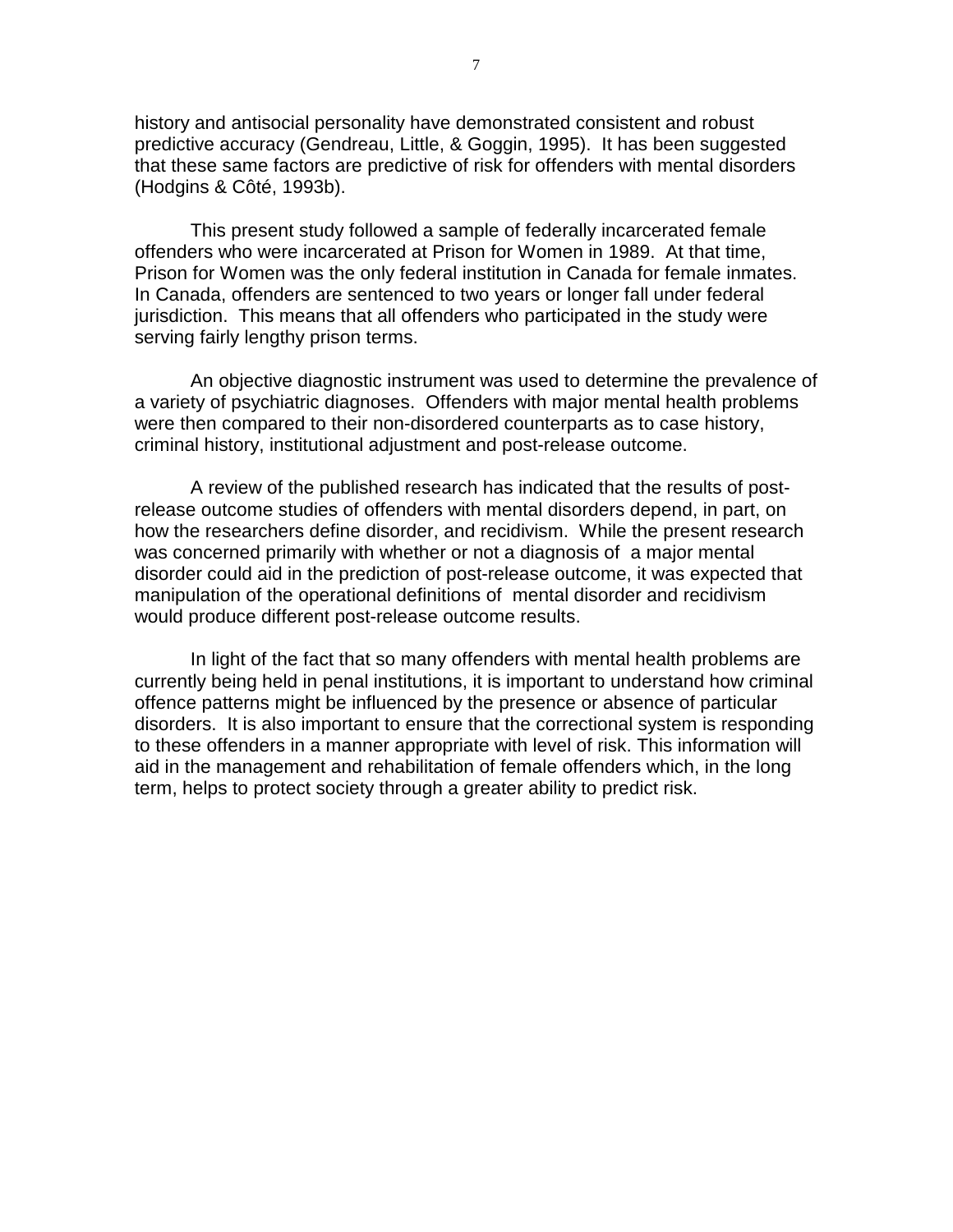# **Method**

### **Participants**

The study focused on a sample of 76 federally sentenced adult female offenders who were incarcerated at Prison for Women in Kingston, Ontario in 1989. Each of these women agreed to participate, and each completed an objective mental health survey at some point during the course of their incarceration. These women represent a cross-section (57%) of the population at Prison for Women during at that time. At the time of the mental health survey, the participants ranged in age from 20 to 54 years (with an average age of 32.9). Follow-up data was collected for these women, although recidivism data was unavailable for 10 participants who, as of May 1995, had not yet been released.

A comparison between the study participants and the overall Prison for Women population (Correctional Service Canada, 1989) is provided in Table 1.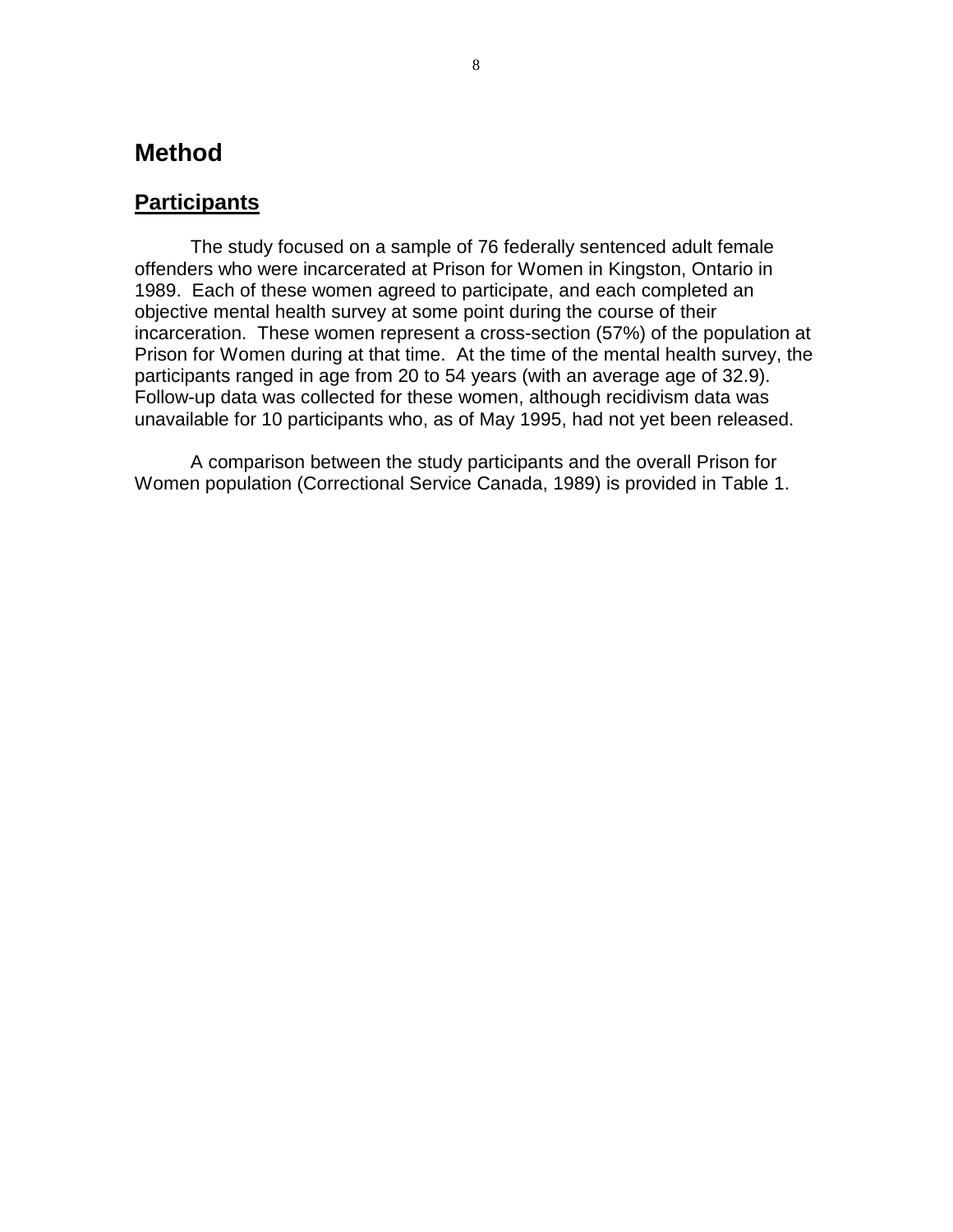Table 1

Case Characteristics of Study Participants and Population at Prison for Women

| Variable                                                                                             | <b>Study Sample</b><br>$(N = 76)$                                    | Population<br>$(N = 152)$                                              |
|------------------------------------------------------------------------------------------------------|----------------------------------------------------------------------|------------------------------------------------------------------------|
| Mean Age (years)                                                                                     | 32.9 $(SD 8.2)$                                                      | 33.6 $(SD 8.9)$                                                        |
|                                                                                                      | %<br>(n/76)                                                          | $\%$<br>(n/N)                                                          |
| Race<br>Caucasian<br>Aboriginal<br><b>Black</b><br>Other                                             | 74.0 $(54)^a$<br>$13.7$ (10)<br>$4.1$ (3)<br>$8.2$ (6)               | 74.3 (113/152)<br>$9.8$ (15)<br>$7.2$ (11)<br>$7.8$ (13)               |
| <b>Marital Status</b><br>Single<br>Married / Common law<br>Sep. / Div. / Widowed                     | 39.2 $(29)^{6}$<br>37.9 (28)<br>$23.0$ (17)                          | 55.2 (84/150)<br>28.2 (43)<br>14.9 (23)                                |
| <b>Aggregate Sentence</b><br>< 3 years<br>$3 < 6$ years<br>$6 < 10$ years<br>$10 < 20$ years<br>Life | 15.8 (12)<br>$30.2$ $(23)$<br>15.8 (12)<br>$10.5$ (8)<br>$27.6$ (21) | 21.6 (33/152)<br>$30.2$ (46)<br>$15.0$ $(23)$<br>8.4 (13)<br>24.3 (37) |
| # of Previous Federal Terms<br><b>None</b><br>One<br>Two or more                                     | 82.9 (63)<br>$13.2$ (10)<br>(3)<br>3.9                               | 80.2 (144/152)<br>$13.8$ $(24)$<br>$5.7$ $(12)$                        |

Note. <sup>a</sup> There were 3 missing cases for variable "race", therefore percentages are  $\overline{\mathsf{based}}$  on a sample size of 73.  $^{\circ}$  There were 2 missing cases for variable "marital status", therefore percentages are based on a sample size of 74.

Based on the data presented in Table 1, it appears that the study sample is relatively representative of the 1989 Prison for Women population.

#### **Instrumentation**

The instrument used to assess mental health was version III-A of the Diagnostic Interview Schedule (DIS), developed by Robins and Helzer (1985). The DIS was designed for research with large samples and provides current, twoweek, six-month, and lifetime prevalence figures for various diagnoses. Studies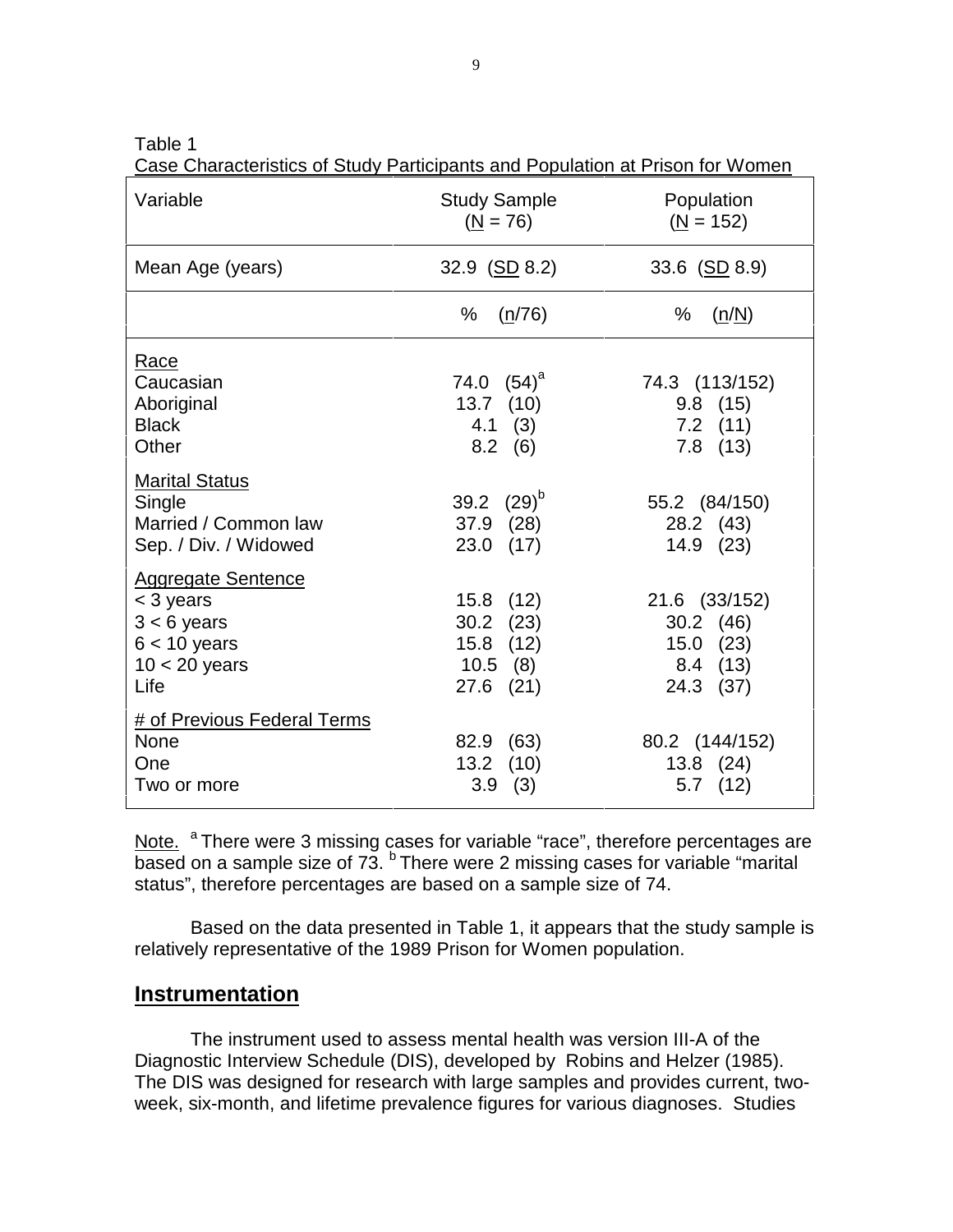that have tested the DIS have reported that it is a reliable and valid instrument (Helzer et al., 1985; Helzer, Spitznagel, & McEvoy, 1987; Wittchen et al., 1989).

The DIS is a structured interview that can be administered by properly trained lay interviewers within one to two hours, depending on the degree of mental health difficulties evidenced by the respondent. All diagnoses provided by the DIS are made on a lifetime basis first, followed by interview probes into the recency of the last symptom experienced. As such, the interview can distinguish whether the disorder is current, or has been present within the last two weeks, the last month, the last six months or the last year. It also provides the opportunity to either use or ignore diagnostic hierarchies, making it possible to compare different methods for establishing diagnoses.

Data for the follow-up portion of the study was obtained from several different sources: official criminal history records, automated databases, and institutional files which include case management and program participation information.

#### **Procedure**

The investigation involved four stages of data collection. The first wave of data are the results of the mental health survey conducted at Prison for Women in 1989. Only diagnoses based on lifetime prevalence estimates, using stringent diagnostic criteria, were used.

A comprehensive coding manual was prepared for the second, third and fourth waves of the study. This involved data collection as to criminal history and case management / file information (such as demographic data and case history), institutional adjustment and in-program performance, and post-release outcome.

Information for the second and third waves of the study (pertaining to criminal and case history, institutional adjustment and in-program performance) was obtained through a systematic Prison for Women file review. All case file reviews were conducted using a structured case-file review protocol.

The fourth and final wave of the study involved data collection data relating to post-release outcome. Objective information on release status, type, and suspension and revocation was obtained through CSC's automated data bases. Return to custody for any reason, revocation of conditional release for minor technical violations, conviction for a new non-violent offence(s), and convictions for a new violent offence(s) were used as post-release outcome measures.

The offenders were followed from first release after the DIS survey (September, 1989) until May 1, 1995. Of the 76 participants who completed the DIS interview, 10 had not been released from the institution as of that date.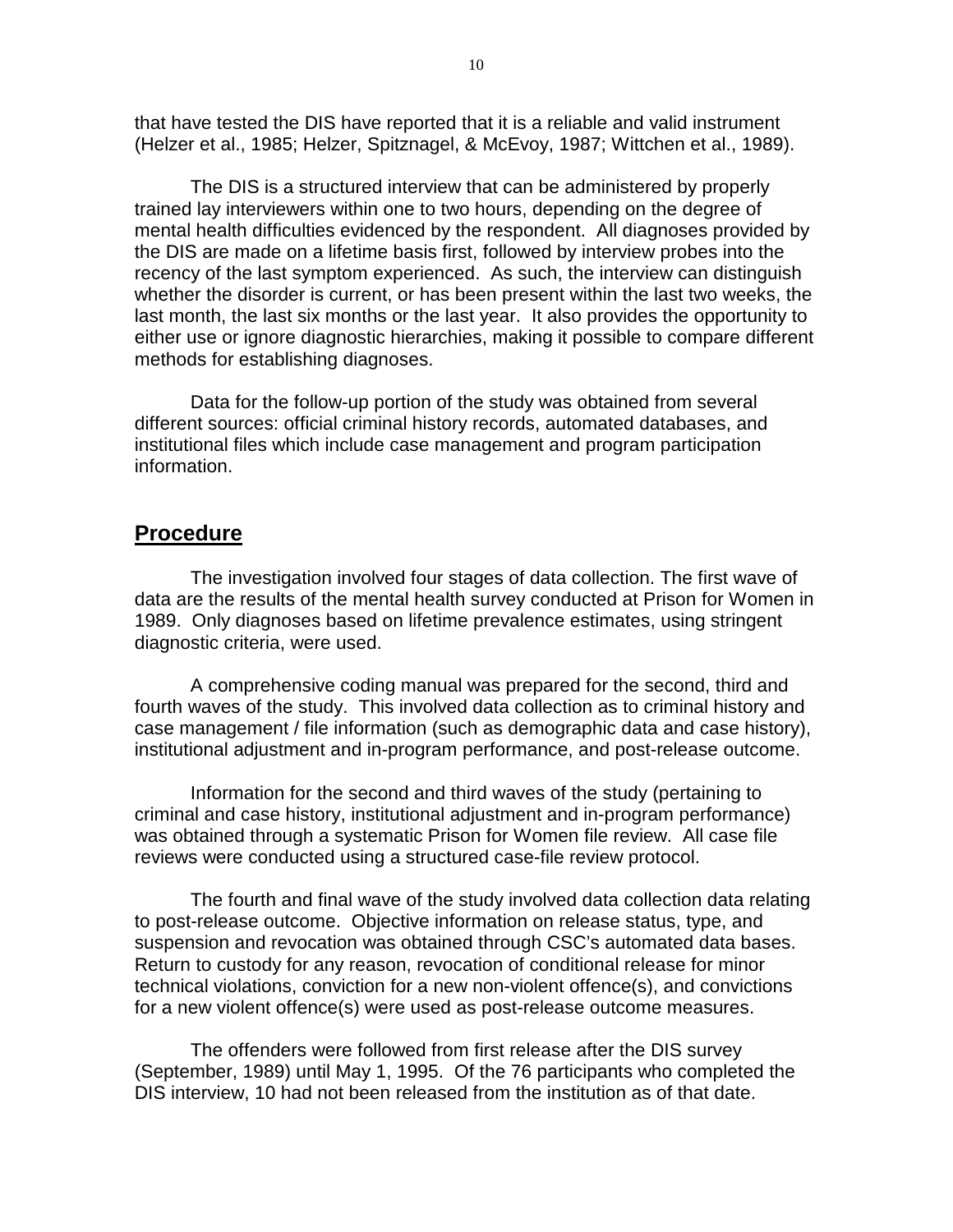# **Results**

### **Mental Health**

It is important to note that "any major mental disorder" includes only those participants who met stringent (lifetime) diagnostic criteria for either schizophrenia, schizophreniform disorder or mania. The frequency of mental disorder in this sample is much higher than in the general population, and is even higher than other offender populations. Table 2 outlines the distribution of selected disorders within the sample (with the exclusion criteria applied).

#### Table 2

Prevalence of DIS-DSM Disorders Using Stringent Criteria

| <b>Disorder</b>                                                                                                                                                                          | % (n / 76)                                                                                       |
|------------------------------------------------------------------------------------------------------------------------------------------------------------------------------------------|--------------------------------------------------------------------------------------------------|
| Any major mental disorder<br>Major depression<br>Generalized anxiety disorder<br>Psychosexual dysfunction<br>Antisocial personality<br>Alcohol use / dependence<br>Drug use / dependence | 17.1(13)<br>$32.9$ $(25)$<br>19.7 (15)<br>34.2 (26)<br>36.8 (28)<br>63.2<br>(48)<br>(38)<br>50.0 |

As shown in Table 2, over 17% of the sample met the criteria for a major mental disorder. The sample was therefore divided into two groups: a **"with"** major mental health problem group, made up of the 13 offenders who met the criteria for any major mental disorder, and a **"without"** group made up of the rest of the sample.

### **Case Characteristics**

To determine whether the groups differed from each other in terms of case characteristics, variance and chi-square statistics were analyzed. Table 3 sets out the results of these analyses.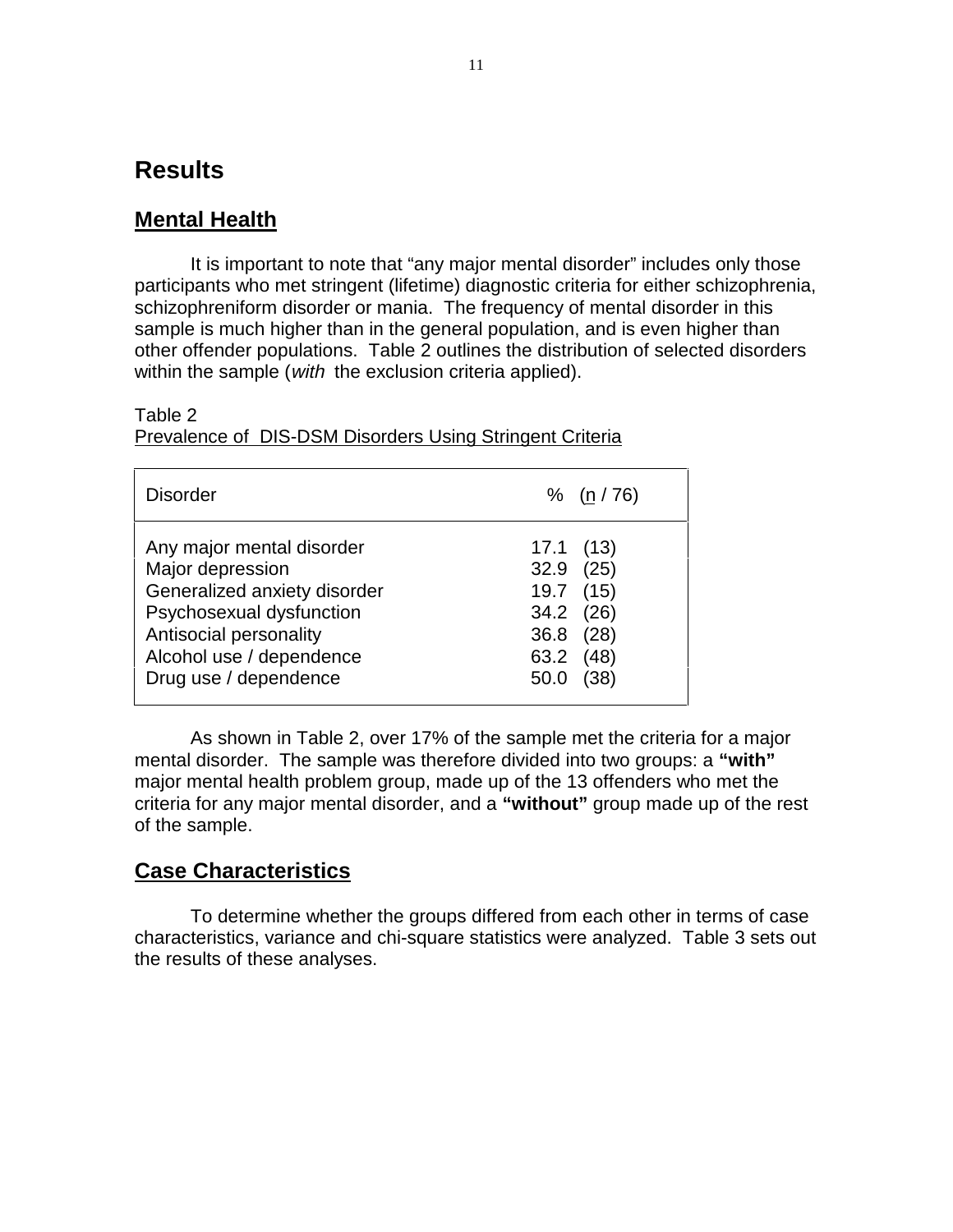|                                        | Without         |            | With         |            |              |
|----------------------------------------|-----------------|------------|--------------|------------|--------------|
|                                        |                 | $(n = 63)$ |              | $(n = 13)$ |              |
| Variable                               | Μ               | <b>SD</b>  | М            | <b>SD</b>  | F            |
| Age (years): at admission<br>at survey | 31.5<br>33.6    | 8.2<br>8.3 | 27.2<br>29.8 | 6.9<br>6.9 | 3.01<br>2.36 |
|                                        | $\underline{n}$ | %          | n            | $\%$       | $\gamma^2$   |
| <b>Admitting Offence:</b>              |                 |            |              |            |              |
| Violent                                | 51              | 80.9       | 10           | 76.9       |              |
| Non-violent                            | 12              | 19.1       | 3            | 23.1       | 0.11         |
| Federal Term:                          |                 |            |              |            |              |
| First                                  | 53              | 84.1       | 10           | 76.9       |              |
| Second +                               | 10              | 15.9       | 3            | 23.1       | 0.39         |
|                                        | M               | SD         | M            | SD         | F.           |
| Sentence Length<br>(months) $a$        | 61.5            | 38.6       | 78.9         | 46.0       | 1.77         |
| Convictions (#):                       |                 |            |              |            |              |
| <b>Prior Non-violent</b>               | 10.5            | 13.7       | 7.2          | 8.3        | 0.73         |
| <b>Prior Violent</b>                   | 0.9             | 1.5        | 3.2          | 5.1        | $9.00**$     |

| Table 3                                                             |  |
|---------------------------------------------------------------------|--|
| Case Characteristics: Without and With Major Mental Health Problems |  |

Note: <sup>a</sup> Life sentences excluded. \*\* p < .01

As demonstrated in Table 3, female offenders with a major mental health problem did not differ significantly from those without as to age, nature of admitting offence or previous incarceration in federal custody. Sentence lengths did not, therefore, differ significantly between the two groups. However, there was a small trend for those with a major mental disorder to have received longer sentences, despite collateral evidence showing that they were slightly less likely to have been admitted for a violent offence.

There were significant differences between the groups as to the number of prior violent convictions. The female offenders with a major mental health problem had, on average, more than five times the number of previous violent offences as those without such difficulties. It is, however, important to note that due to the small number of women in the with disorders group (and in the sample as a whole), this finding should be interpreted with caution. Variance analysis compares group averages, so one extreme score in such a small sample could potentially inflate any differences between groups.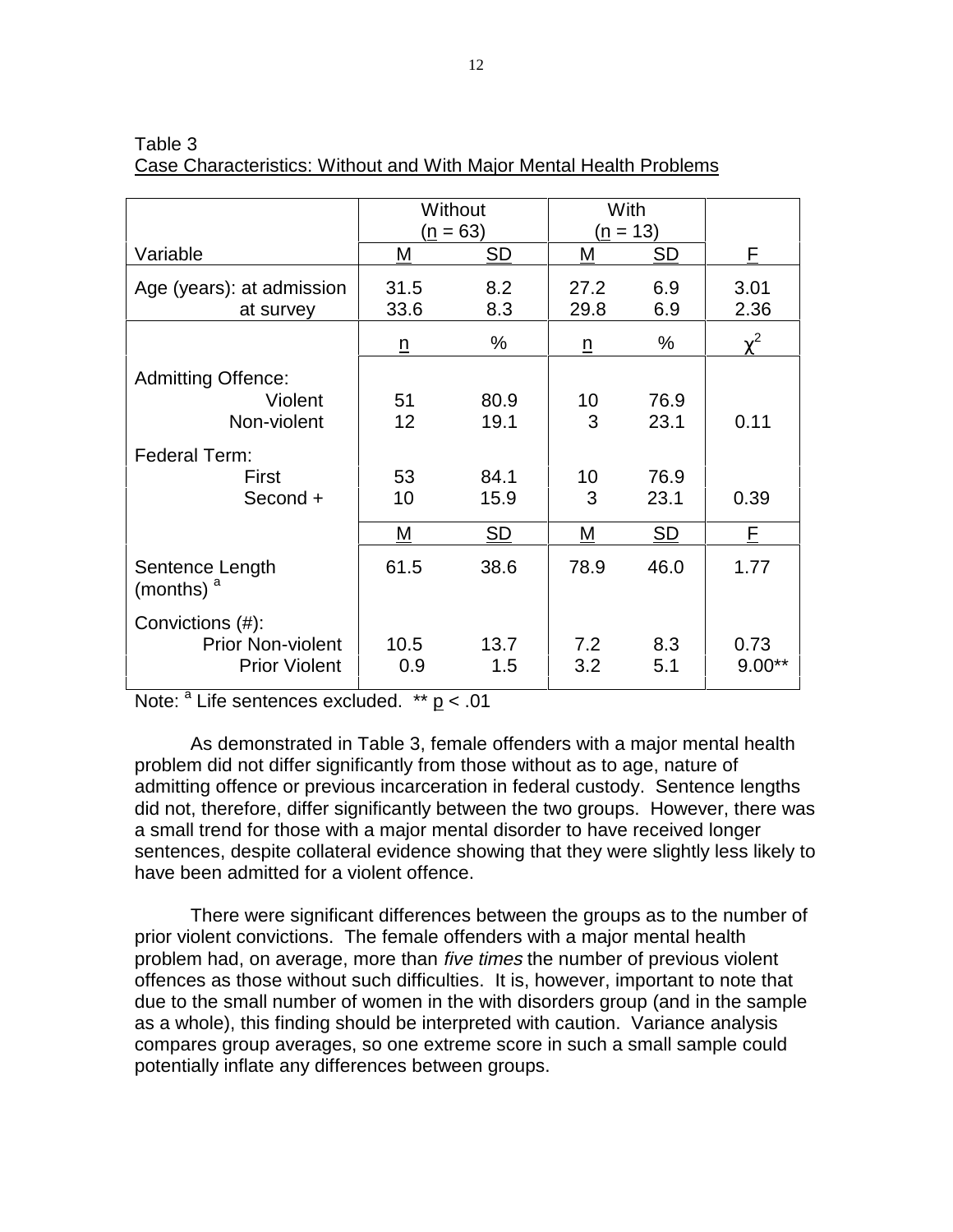Despite this caution, the fact that Table 3 indicates differences between the groups as to past violent convictions is an important consideration when interpreting the remaining results.

### **Criminal Background**

To examine offender criminal history in more detail, previous offences were broken down by type, with averages computed for each offence type for each group. Again, variance analyses were performed to determine how those with a major mental health problem differed from those without such difficulties as to variables associated with criminal history (see Table 4).

|                                                                                         | Without                                      |                                              | With                                         |                                              |                                               |
|-----------------------------------------------------------------------------------------|----------------------------------------------|----------------------------------------------|----------------------------------------------|----------------------------------------------|-----------------------------------------------|
| <b>Type of Conviction</b>                                                               | <u>М</u>                                     | SD                                           | <u>М</u>                                     | <b>SD</b>                                    |                                               |
| Robbery<br>Assault<br>Property<br>Fraud<br><b>Drug Offences</b><br><b>Public Morals</b> | 0.32<br>0.44<br>4.10<br>2.00<br>0.67<br>1.56 | 0.86<br>0.91<br>7.92<br>5.30<br>1.85<br>5.17 | 1.62<br>1.00<br>2.46<br>1.31<br>0.62<br>0.85 | 4.37<br>1.41<br>3.76<br>2.78<br>1.04<br>1.46 | 4.89*<br>3.26<br>0.52<br>0.21<br>0.01<br>0.24 |

Conviction History: Without and With Major Mental Health Problems

Note:  $* p < .05$ 

Table 4

Examination of the data in Table 4 reveals that the discrepancy between groups as to number of previous violent offences is due to the higher frequency of robbery offences among female offenders with a major mental health problem. Female offenders with a major mental health problem also tended to have more previous convictions for assault, although this finding was not statistically significant.

A final set of analyses involved comparing the groups as to previous court dispositions. Table 5 sets out the total volume of court dispositions recorded for both groups.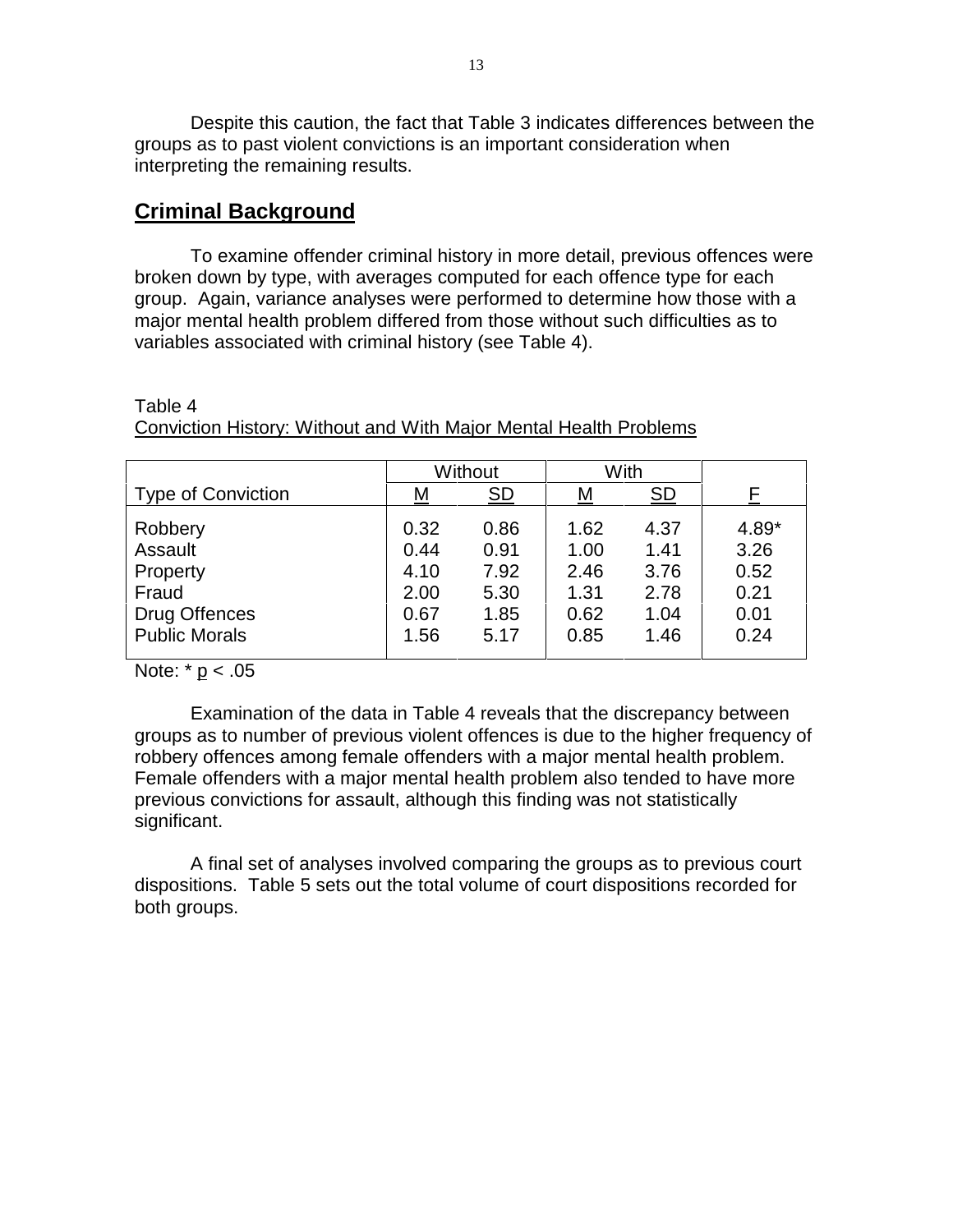|                                                                                                                                       | Without                              |                                      | With                                 |                                      |                                      |
|---------------------------------------------------------------------------------------------------------------------------------------|--------------------------------------|--------------------------------------|--------------------------------------|--------------------------------------|--------------------------------------|
| <b>Type of Disposition</b>                                                                                                            | M                                    | SD                                   | M                                    | SD                                   | F                                    |
| Absolute / Conditional<br><b>Discharges</b><br><b>Suspended Sentences</b><br><b>Fines</b><br><b>Probation Terms</b><br>Incarcerations | 0.11<br>0.84<br>1.33<br>1.35<br>0.30 | 0.32<br>1.45<br>1.95<br>1.90<br>0.59 | 0.08<br>1.00<br>1.84<br>1.62<br>0.38 | 0.28<br>1.35<br>3.02<br>1.85<br>0.65 | 0.13<br>0.71<br>0.61<br>0.21<br>0.21 |

#### Table 5 Court Dispositions: Without and With Major Mental Health Problems

There were no significant differences between the groups as to the numbers or types of past court dispositions. This is particularly noteworthy when considering the fact that female offenders with a major mental health problem in this study had committed more violent criminal offences.

## **Prison Incident(s)**

Involvement in institutional misconduct was assessed by classifying all recorded charges during the period under review into five categories: any (includes all), violent (assault/ sexual assault/hostage taking), escape, contraband (drugs/ alcohol/ weapons), and behavioural. Institutional adjustment data was not available for six offenders. Table 6 sets out the average number of each of these types of incidents for both the with and without major mental disorder groups.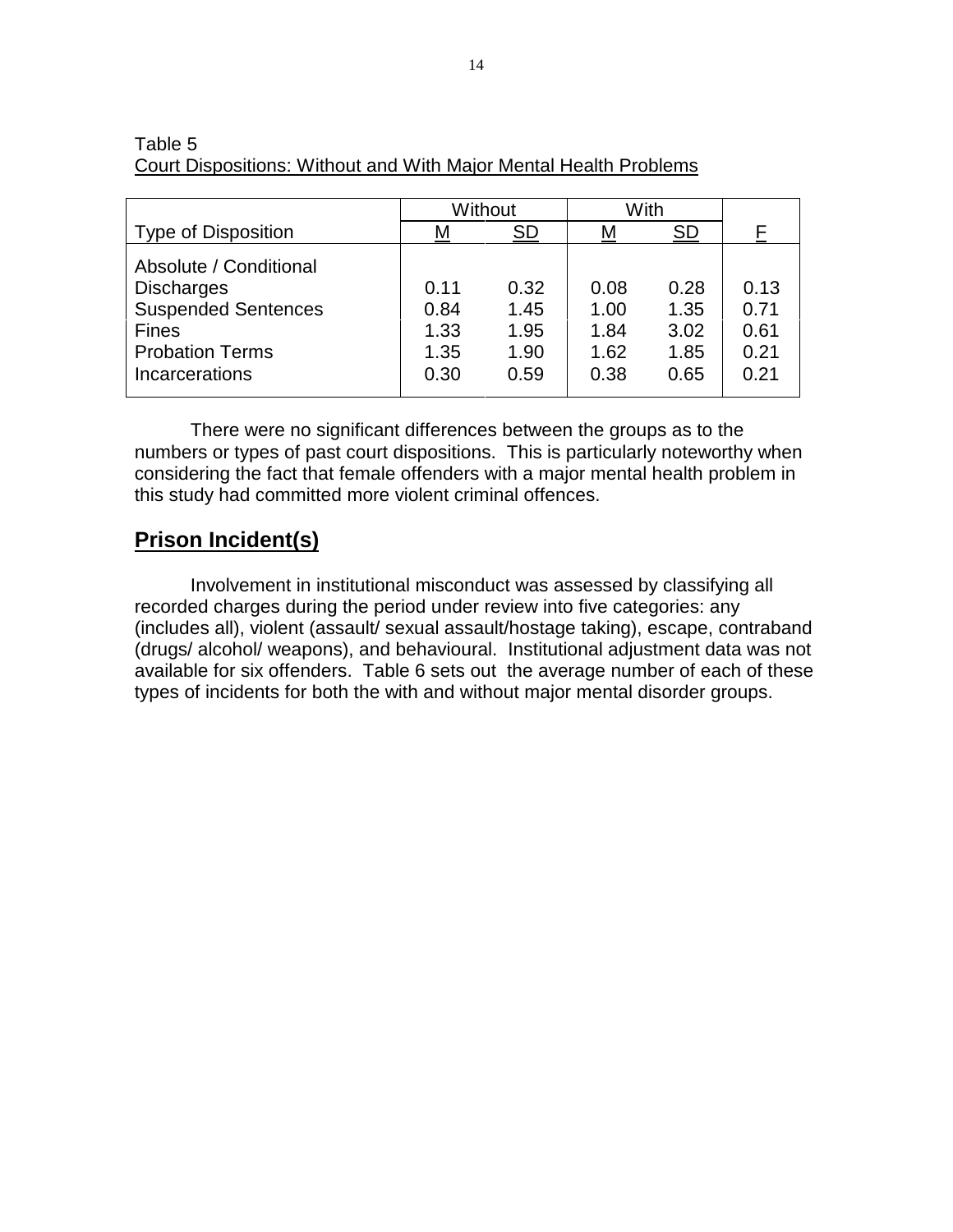|                     |           |                      | Without      |                     | With         |          |
|---------------------|-----------|----------------------|--------------|---------------------|--------------|----------|
| Variable            |           | $\underline{n}$      | %            | $\underline{n}$     | %            | $\chi^2$ |
| Incident            | Yes       | 33                   | 56.9         | 6                   | 46.1         |          |
| Violent             | No<br>Yes | 25<br>16             | 43.1<br>28.1 | $\overline{7}$<br>4 | 53.9<br>30.8 | 0.50     |
|                     | No        | 41                   | 71.9         | 9                   | 69.2         | 0.04     |
| Escape /<br>Attempt | Yes<br>No | $\overline{2}$<br>55 | 3.5<br>96.5  | 1<br>12             | 7.7<br>92.3  | 0.45     |
| Contraband          | Yes<br>No | 8<br>49              | 14.0<br>86.0 | 3<br>10             | 23.1<br>76.9 | 0.65     |
| <b>Behavioural</b>  | Yes<br>No | 9<br>48              | 15.8<br>84.2 | 4<br>9              | 30.8<br>69.2 | 1.57     |
|                     |           | M                    | SD           | М                   | SD           | E.       |
| Number of Incidents |           | 4.52                 | 9.99         | 5.77                | 11.12        | 0.16     |

Table 6 Prison Incident(s): Without and With Major Mental Health Problems

Anova and chi-square analyses revealed no significant differences between the groups as to the frequency or type of institutional charges incurred. However, Table 6 does indicate that, on average, female offenders with major mental health problems tend to have more institutional incidents, which appears to be accounted for by an increase in behavioural infractions.

### **Temporary Absence(s)**

Temporary absences are granted to offenders for a number of reasons: medical, rehabilitative, administrative (such as a court appearance), compassionate, and family / community contact. While escorted temporary absences (ETAs) are normally granted for essential medical or administrative reasons, unescorted temporary absences (UTAs) are routinely granted as a stepping stone to release. UTAs provide an opportunity for the offender to gradually reintegrate into the community and offer a means for the correctional system to assess the offender's ability to operate successfully outside the institution. Offenders perceived as "high-risk" are generally not granted temporary absences, except under escort and for absolutely essential reasons. As such, the granting of temporary absences reflects the correctional system's response to perceived risk.

Table 7 outlines the temporary absence history of the offenders with and without major mental disorders. Although this data was unavailable for some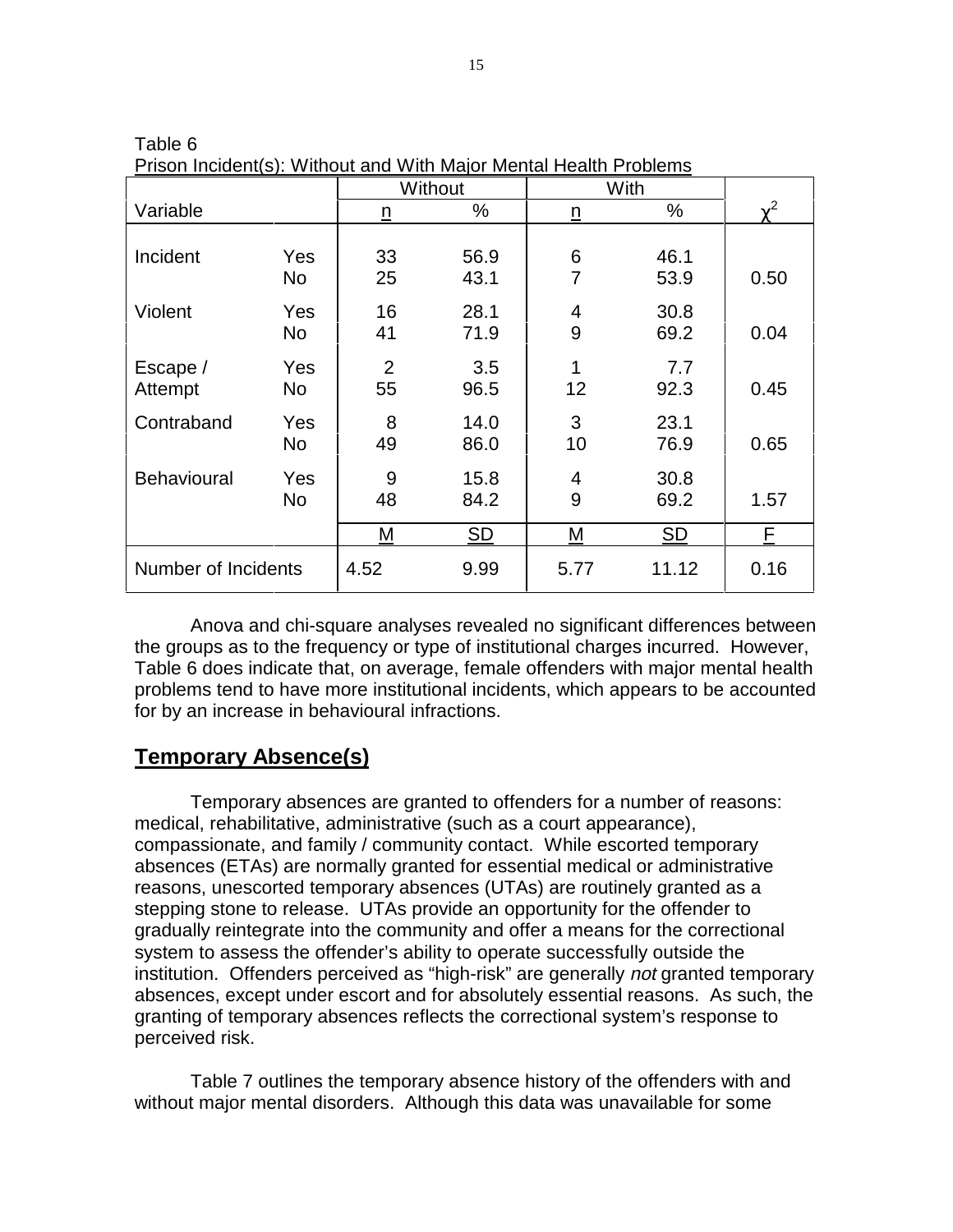participants, analyses revealed no differences in the proportions of offenders in the two groups who were granted various forms of temporary absences. It is, however, surprising to note, that there was some evidence that those without major mental health problems received more ETAs, while those with a major mental health problems received more UTAs. However, these differences were not statistically significant.

| Temporary Absence(s): Without and With Major Mental Health Problems |                  |                 |                           |                                  |                 |          |  |
|---------------------------------------------------------------------|------------------|-----------------|---------------------------|----------------------------------|-----------------|----------|--|
|                                                                     |                  |                 | Without                   | With                             |                 |          |  |
| Variable                                                            |                  | $\underline{n}$ | $\overline{\frac{8}{10}}$ | $\underline{n}$                  | $\overline{\%}$ | $\chi^2$ |  |
| Temporary<br>Absences                                               | Yes<br>No        | 46<br>5         | 90.2<br>9.8               | 8<br>$\overline{2}$              | 80.0<br>20.0    | 0.86     |  |
| <b>ETAs</b>                                                         | Yes<br><b>No</b> | 48<br>5         | 90.6<br>9.4               | 8<br>$\overline{2}$              | 80.0<br>20.0    | 0.95     |  |
| <b>UTAs</b>                                                         | Yes<br>No        | 27<br>27        | 50.0<br>50.0              | 6<br>$\overline{4}$              | 60.0<br>50.0    | 0.34     |  |
| Medical                                                             | Yes<br><b>No</b> | 37<br>15        | 71.2<br>28.8              | 6<br>3                           | 66.7<br>33.3    | 0.07     |  |
| Administrative                                                      | Yes<br>No        | 12<br>40        | 23.1<br>76.9              | $\overline{2}$<br>$\overline{7}$ | 22.2<br>77.8    | 0.00     |  |
| Community<br>Service                                                | Yes<br>No        | 3<br>49         | 5.8<br>94.2               | $\overline{0}$<br>9              | 0.0<br>100.0    | 0.55     |  |
| <b>Family Contact</b>                                               | Yes<br>No        | 23<br>29        | 44.2<br>55.8              | $\overline{2}$<br>$\overline{7}$ | 22.2<br>77.8    | 1.54     |  |
| Compassionate                                                       | Yes<br>No        | 10<br>42        | 19.2<br>80.8              | 1<br>8                           | 11.1<br>88.9    | 0.34     |  |
| Rehabilitative                                                      | Yes<br><b>No</b> | 21<br>31        | 40.4<br>59.6              | $\overline{4}$<br>5              | 44.4<br>55.6    | 0.05     |  |
|                                                                     |                  | M               | <b>SD</b>                 | M                                | <b>SD</b>       | F        |  |
| # of Temporary<br>Absences                                          |                  | 14.9            | 15.5                      | 11.0                             | 10.0            | 0.58     |  |
| # of ETAs                                                           |                  | 12.8            | 13.7                      | 6.7                              | 9.0             | 1.85     |  |
| # of UTAs                                                           |                  | 2.4             | 3.7                       | 4.3                              | 5.8             | 1.95     |  |

Table 7

# **Prison Release(s)**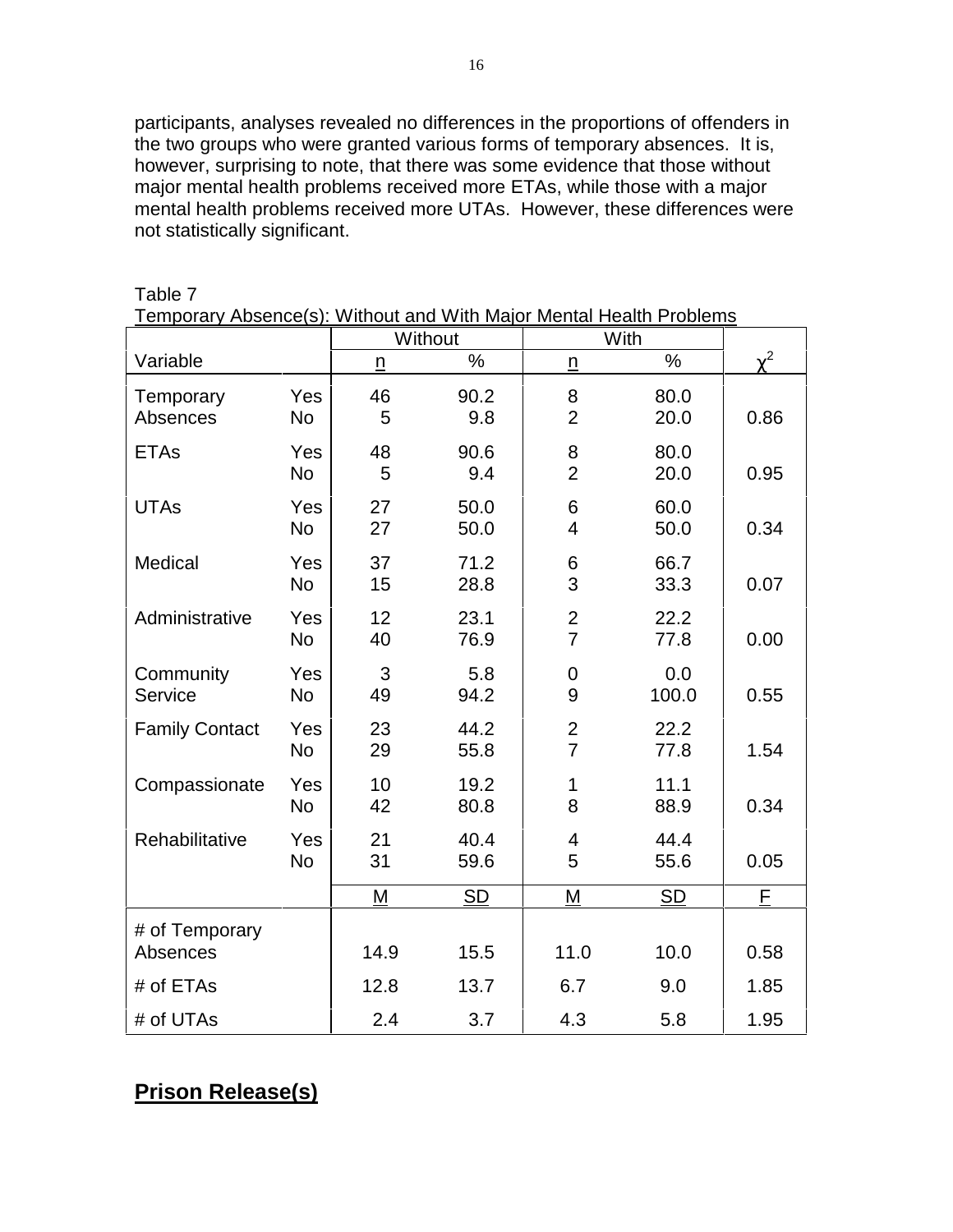In Canada, conditional release from federal custody occurs either in the form of parole (day or full) or statutory release. Eligibility for full parole is contingent upon having served one-third of your sentence, and is granted at the discretion of the National Parole Board. Offenders not granted parole are typically released on statutory release, after having served two-thirds of their sentence. Parole, like the granting of temporary absences, can be viewed as the correctional system's response to perceived risk. If an offender is perceived to be high-risk, they are not likely to be granted any form of parole.

Table 8 sets out the patterns of release from federal custody for both groups. Those with a major mental health problem were just as likely to be released as those without such difficulties. Similarly, there were no significant differences between the groups as to release type, time served or proportion of time served.

|                                  |                      |          | Without      |          | With        |            |
|----------------------------------|----------------------|----------|--------------|----------|-------------|------------|
| Variable                         |                      | <u>n</u> | %            | <u>n</u> | $\%$        | $\gamma^2$ |
| Released                         | Yes<br><b>No</b>     | 54<br>9  | 85.7<br>14.3 | 12<br>1  | 92.3<br>7.7 | 0.41       |
| Release<br>Type:                 | Parole               | 44       | 81.5         | 10       | 91.7        |            |
|                                  | Statutory<br>Release | 11       | 18.5         | 1        | 8.3         | 0.73       |
|                                  |                      | М        | <u>SD</u>    | M        | SD          | E.         |
| Time Served (days)               |                      | 998      | 832.3        | 850      | 733.2       | 0.32       |
| <b>Proportion of Time Served</b> |                      | .39      | .21          | .35      | .17         | 0.40       |

| Table 8                                                          |  |  |
|------------------------------------------------------------------|--|--|
| Prison Release(s): Without and With Major Mental Health Problems |  |  |

# **Post-release Outcome(s)**

Four outcome measures were used to compare the groups as to success/failure after release: return to custody for any reason, conditional release revocation for a technical violation, conviction for a new offence, and conviction for a new violent offence. The follow-up period varied by offender (as a function of time at risk in the community). Time-at-risk was defined as time between release and first revocation / return to custody (for those who had their release revoked or were convicted of a new offence), or time between release and May 1, 1995 (for those who did not return to custody). Time-at-risk ranged from 4 days to 5.8 years, with an average of 24.3 months.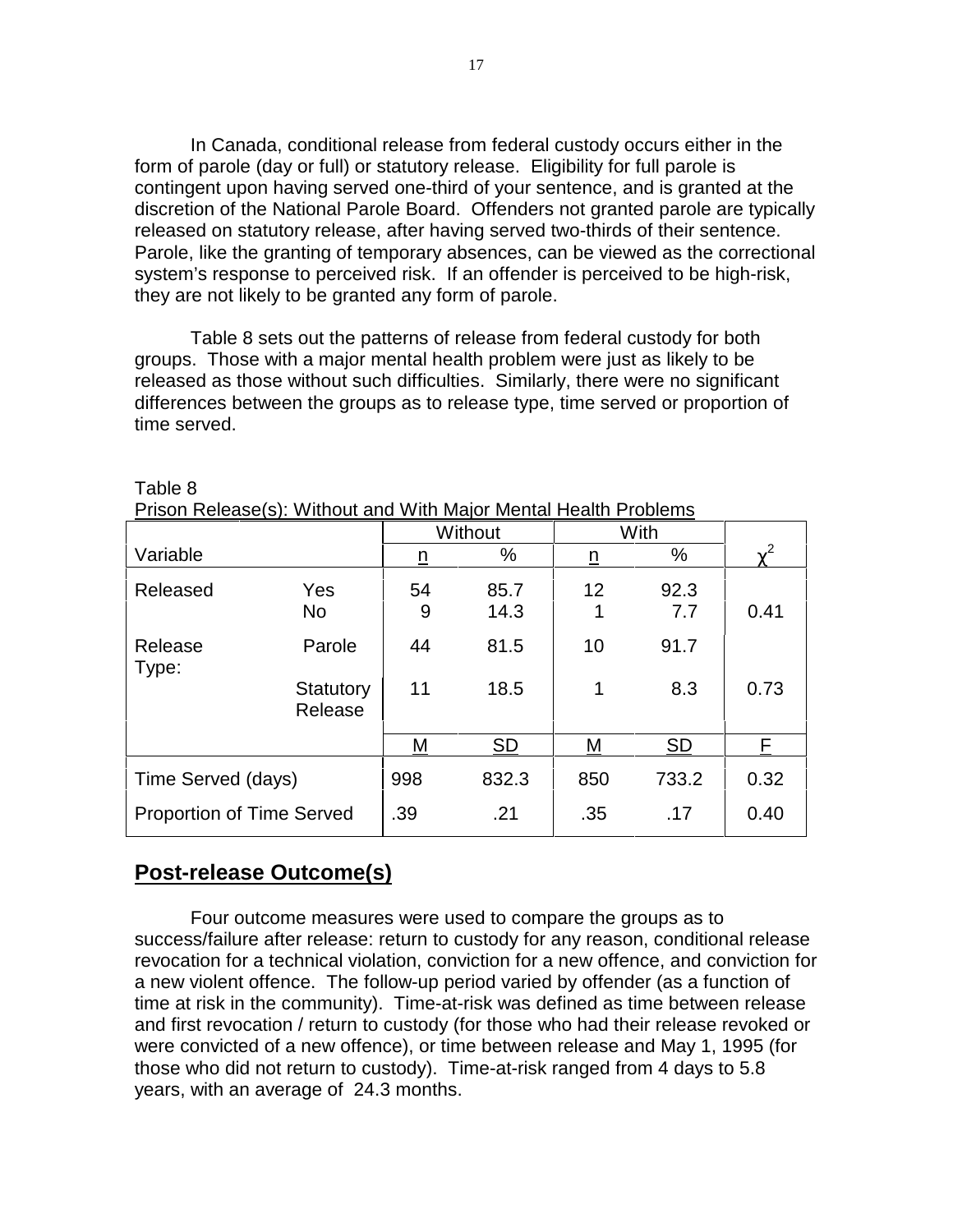The analyses presented in Table 9 reveal no significant differences between the two groups as to post-release outcome. However, those with a major mental health problem tend to be more likely to return to custody (for any reason) and to incur more technical violations.

|                            |                  | Without  |              | With                 |              |          |
|----------------------------|------------------|----------|--------------|----------------------|--------------|----------|
| <b>Outcome Measure</b>     |                  | <u>n</u> | %            | <u>n</u>             | $\%$         | $\chi^2$ |
| Any return to custody      | Yes<br>No        | 29<br>25 | 53.7<br>46.3 | 10<br>$\overline{2}$ | 83.3<br>16.7 | 3.57     |
| <b>Technical violation</b> | Yes<br><b>No</b> | 21<br>33 | 38.9<br>61.1 | 8<br>4               | 66.7<br>33.3 | 0.08     |
| New non-violent<br>offence | Yes<br><b>No</b> | 21<br>33 | 38.9<br>61.1 | 6<br>6               | 50.0<br>50.0 | 0.48     |
| New violent offence        | Yes<br><b>No</b> | 9<br>45  | 16.7<br>83.3 | 2<br>10              | 16.7<br>83.3 | 1.00     |

#### Table 9

Post-release Outcome(s): Without and With Major Mental Health Problems

### **Other Correlates and Re-admission**

Ten potential predictors were selected and correlated with the broadest measure of post-release outcome to examine which factors might be predictive. The correlational analyses were run separately for participants with and without a major mental disorder. This allows for an examination of whether the same factors are associated with outcome for both groups. Table 10 sets out the results of these analyses.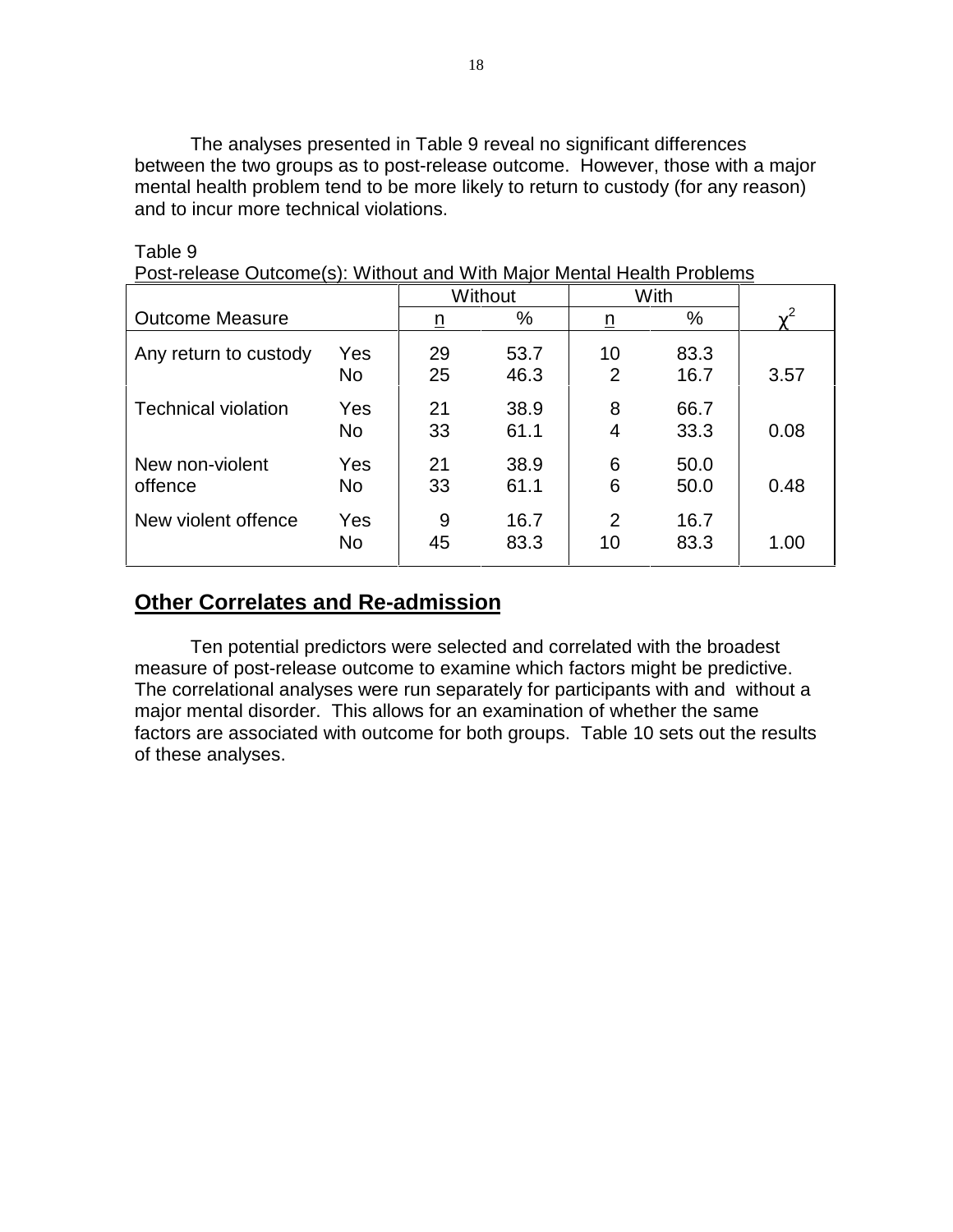Table 10

Other Correlates of Re-admission: Without and With Major Mental Health Problems

|                                        | Without<br>$(n = 54)$ | With<br>(n = 12) |
|----------------------------------------|-----------------------|------------------|
| <b>Measure</b>                         | r                     | r                |
| Age at admission                       | $-40**$               | .27              |
| Age at first non-violent offence       | $-43**$               | $-.02$           |
| Age at first violent offence           | $-.39**$              | $-12$            |
| # past non-violent convictions         | $.67***$              | $.63*$           |
| # past violent convictions             | .26                   | .53              |
| <b>Major Depression</b>                | .26                   | .20              |
| <b>Generalized Anxiety Disorder</b>    | $-.18$                | .20              |
| <b>Psychosexual Dysfunction</b>        | $-.01$                | $-38$            |
| <b>Antisocial Personality Disorder</b> | $.42**$               | .13              |
| Alcohol Use / Dependence               | $.29*$                | .40              |
| Drug Use / Dependence                  | $.37**$               | .26              |

Note: \*  $p < .05$ ; \*\*  $p < .01$ ; \*\*\*  $p < .001$ ; \*\*\*\*  $p < .0001$ .

Table 10 reveals that the best recidivism predictor (as defined by return to custody) is the number of past non-violent convictions. This is not surprising as there is a large body of research that substantiates this finding. It is noteworthy that the variables related to age are highly associated with post-release outcome for female offenders without major mental health problems, but have virtually no relationship with post-release outcome for those with such difficulties.

It is also interesting to note that the presence of other particular disorders (such as antisocial personality, alcohol or drug abuse / dependence) is significantly associated with post-release failure for female offenders without major mental health problems, but not for those with such difficulties. There was, however, a trend in the same direction that did not reach statistical significance. This trend was particularly evident when alcohol use and major mental disorder were both present.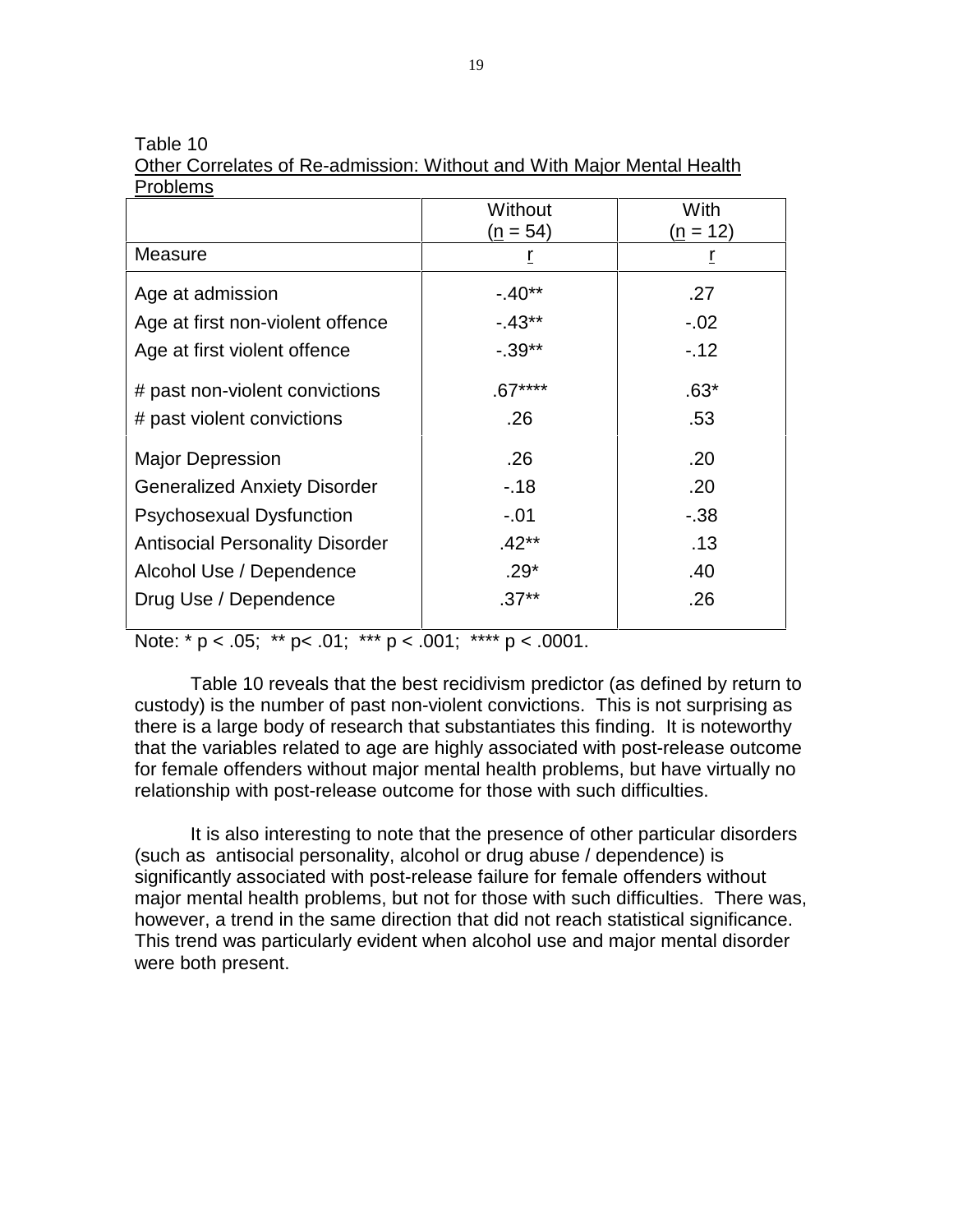## **Discussion**

This investigation has suggested that the criminal justice system does not respond differently to female offenders with major mental health problems. Female offenders with major mental disorders (psychoses) were not more likely to serve longer proportions of their sentences, or to be denied temporary absences or discretionary release than those without such a diagnosis. In examining the various ways in which the correctional system responds to real or perceived risk, no significant differences were found between groups with and without a major mental disorder. This was the case despite the fact that the groups were not matched for criminal history and that the offenders with a major mental health problem had significantly more prior violent offences.

A similar investigation with a sample of federal male offenders reported that there was evidence for correctional over-response the management of offenders with a major mental disorder (Porporino & Motiuk, 1995). This data indicated that male offenders with major mental health prroblems were given fewer opportunities for early release on full parole and, when released, were significantly more likely to have their release revoked without a new offence. In addition, those with such difficulties were less likely to gain access to temporary absences prior to release. The fact that the investigators matched those with a major mental disorder to those without such a disorder (as to age and criminal history) adds credence to the notion that the correctional system might have a biased response to disordered individuals.

This study's findings appear to counter those reported by Porporino and Motiuk (1995). However, the with and without major mental health problem groups were not matched for criminal history or age, and the offenders with a major mental disorder had significantly more prior violent offences. There was also some indication that those with a major mental health problem were more likely to engage in behavioural disruptions while incarcerated. However, despite these facts, there was no evidence of systemic bias in responding to federally sentenced women with psychotic disorders.

Although a number of studies have demonstrated that offenders with mental disorders are treated unjustly at all stages of the criminal justice process, there was no evidence of this occurring in the present sample. The discrepancy between this and previous research might be accounted for by the fact that the participants in the current investigation were female offenders, whereas much, or all, of the previous research has been conducted with male samples.

Perhaps female offenders with major disorders are not perceived as presenting as much of a threat as male offenders with the same mental health problems. The correctional system may not exercise the same degree of caution when dealing with female offenders with major mental disorders that they might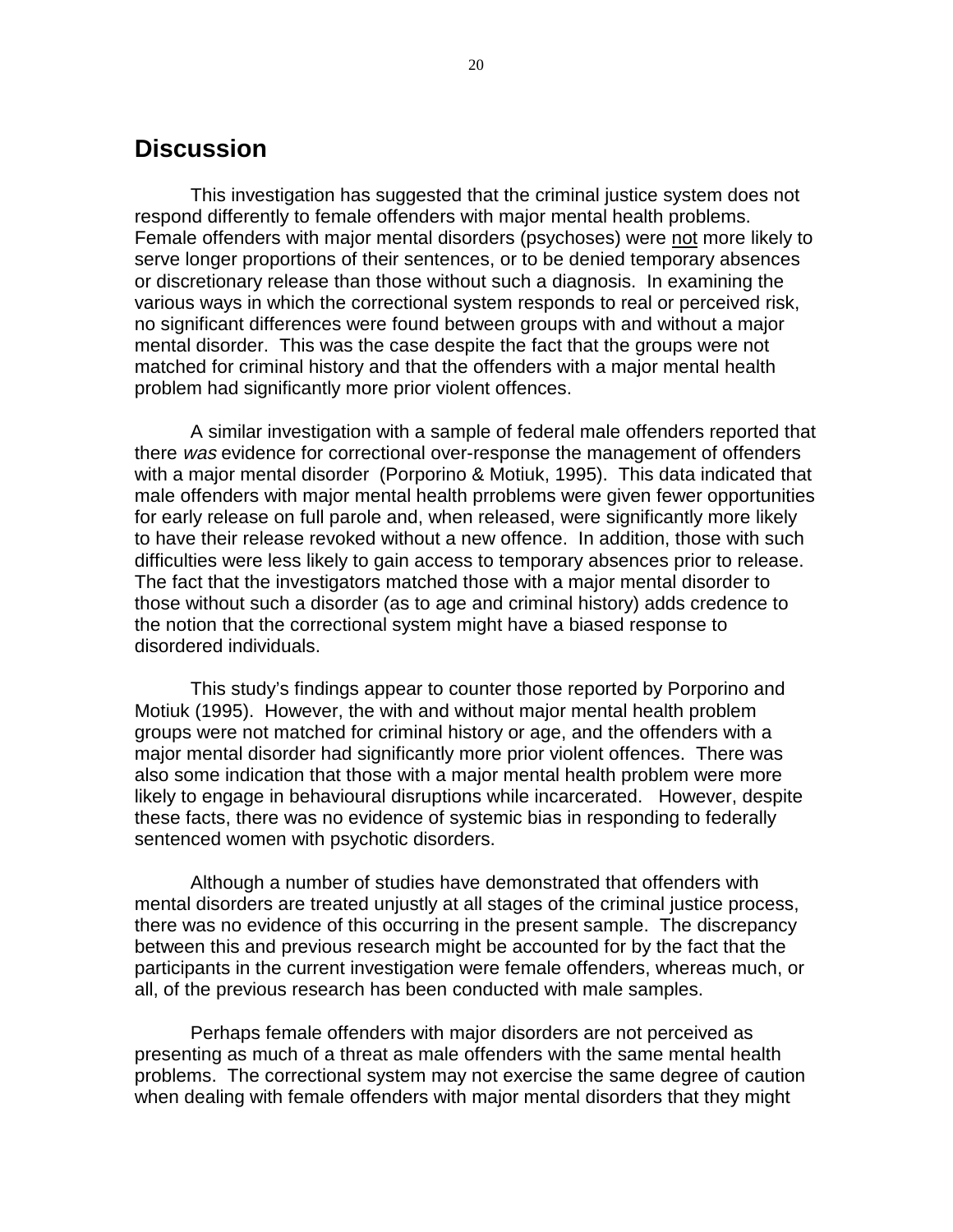with male offenders. More research with female offenders is needed before firm conclusions can be taken. Hopefully, future research will address this study's limitations by increasing the sample sizes and, if possible, matching participants with a major mental health problem to those without such difficulties on a number of relevant variables such as age, admitting offence and criminal history.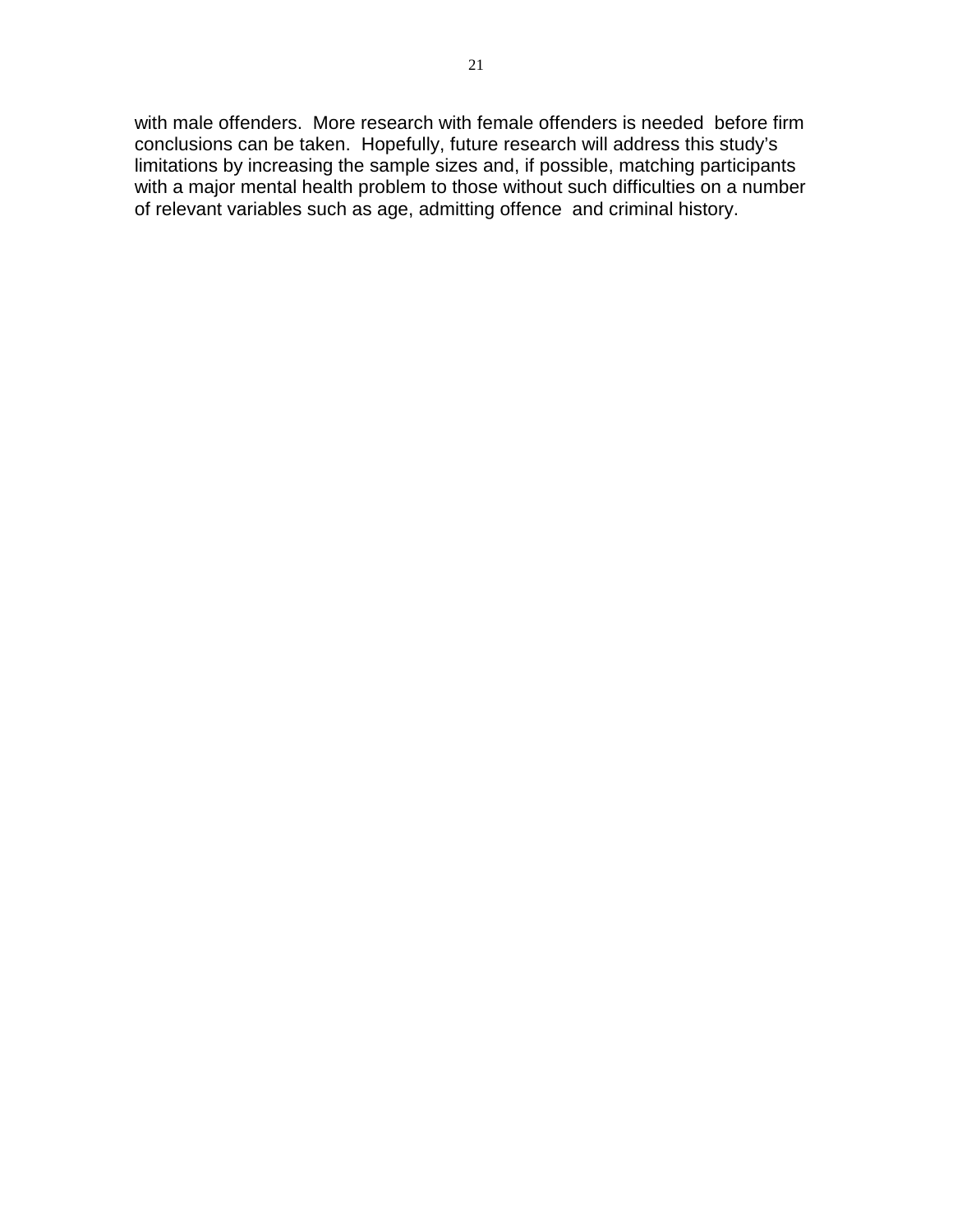## **References**

Abram, K. (1990). The problem of co-occurring disorders among jail detainees: antisocial disorder, alcoholism, drug abuse, and depression. Law and Human Behavior, 14(4), 33-345.

Andrews, D.A., & Bonta, J. (1994). The Psychology of Criminal Conduct. Cincinnati: Anderson Publishing Co..

Boe, R. (1992). CSC Offender Population Forecast for 1993 to 2002. Ottawa: Correctional Service of Canada.

Bonta, J., Pang, B., & Wallace-Capretta, S. (1995). Predictors of recidivism among incarcerated female offenders. The Prison Journal, 75(3), 277-293.

Bureau of Justice Statistics (March, 1994). Special Report: Women in Prison. (Publication No. NCJ - 145321). Washington, DC: U.S. Government Printing Office.

Burstow, B. (1992). Psychiatry. In: Radical Feminist Therapy: Working in the Context of Violence (pp. 21-39).

Caplan, P. (1992). Gender issues in the diagnosis of mental disorder. Women & Therapy, 12(4), 71-83.

Correctional Service of Canada (1989). Population Profile Report. Ottawa: Author.

D'Arcy, C. (1982). Prevalence and correlates of nonpsychotic psychiatric symptoms in the general population. Canadian Journal of Psychiatry, 27(4), 316- 324.

Eaton, W., Kramer, M., Anthony, J., Dryman, A., Shapiro, S., & Locke, B. (1989). The incidence of DIS/DSM-III mental disorders: data from the NIMH epidemiologic catchment area program. Acta Psychiatrica Scandinavica, 79(2), 163-178.

Hann, R., & Harman, W. (1989). Release Risk Prediction: A Test of the Nuffield Scoring System for Native and Female Inmates. Ottawa: Ministry of the Solicitor General of Canada.

Hatch, A., & Faith, K. (1989). The female offender in Canada: a statistical profile. Canadian Journal of Women and the Law, 3(2), 432-456.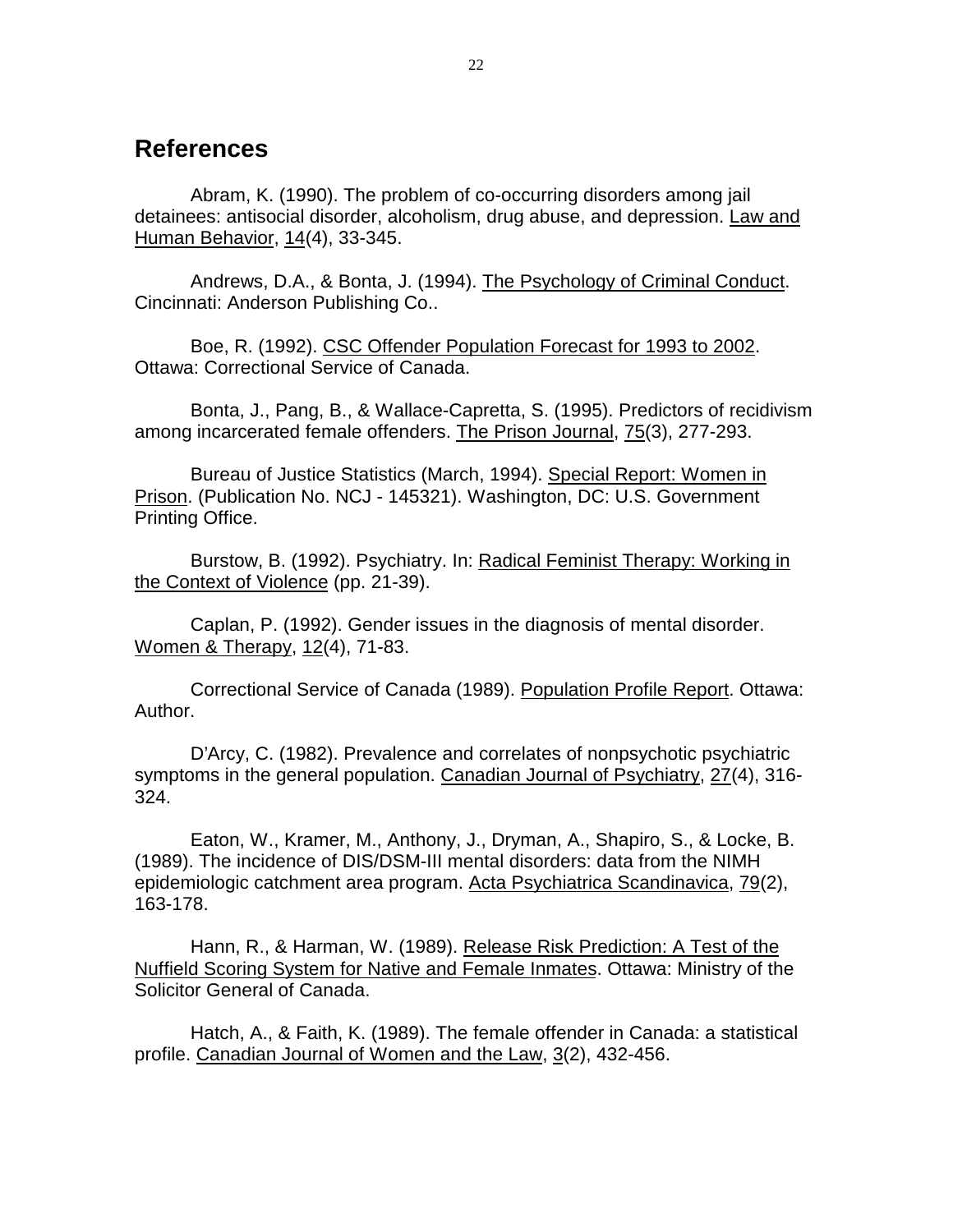Helzer, J., Robins, L., McEvoy, L., Spitznagel, E., Stoltzman, R., Farmer, A., & Brockington, I. (1985). A comparison of clinical and Diagnostic Interview Schedule: physician reexamination of lay-interviewed cases in the general population. Archives of General Psychiatry, 42, 657-665.

Helzer, J., Spitznagel, E., & McEvoy, L. (1987). The predictive validity of lay Diagnostic Interview Schedule in the general population: Comparison with physician examiners. Archives of General Psychiatry, 44, 1069-1077.

Hodgins, S., & Côté, G. (1991). The mental health of penitentiary inmates in isolation. Canadian Journal of Criminology, 172-182.

Hodgins, S., & Côté, G. (1993). The criminality of mentally disordered offenders. Criminal Justice and Behavior, 20(2), 115-129.

Kropp, R., Cox, D., Roesch, R., & Eaves, D. (1989). The perceptions of correctional officers toward mentally disordered offenders. International Journal of Law and Psychiatry, 12, 181-188.

Larkin, J., & Caplan, P. (1992). The gatekeeping process of the DSM. Canadian Journal of Community Mental Health, 11(1), 17-28.

Leaf, P., Weissman, M., Myers, J., Tischler, G., & Holzer, C. (1984). Social factors related to psychiatric disorder: the Yale Epidemiologic Catchment Area Study. Social Psychiatry, 19, 53-61.

Michell, G. (1988). The reproduction of narcissism. Women & Therapy, 7, 35-52.

Motiuk, L.L. (1991). Antecedents and Consequences of Prison Adjustment: A Systematic Assessment and Reassessment Approach. Unpublished doctoral dissertation, Carleton University, Ottawa, Ontario, Canada.

Motiuk, L.L., & Porporino, F.J. (1991). The prevalence, nature, and severity of mental health problems among federal male inmates in Canadian penitentiaries (Report No. R-24). Ottawa: Correctional Service of Canada.

Neighbors, H., Williams, D., Gunnings, T., Lipscomb, W., Broman, C., & Lepkowski, J. (1987). Prevalence of Mental Disorder in Michigan Prisons. Final Report submitted to the Michigan Department of Corrections. University of Michigan and Michigan State University.

Porporino, F.J., & Motiuk, L.L. (1995). The prison careers of offenders with mental disorders. International Journal of Law and Psychiatry, 18(1), 1-16.